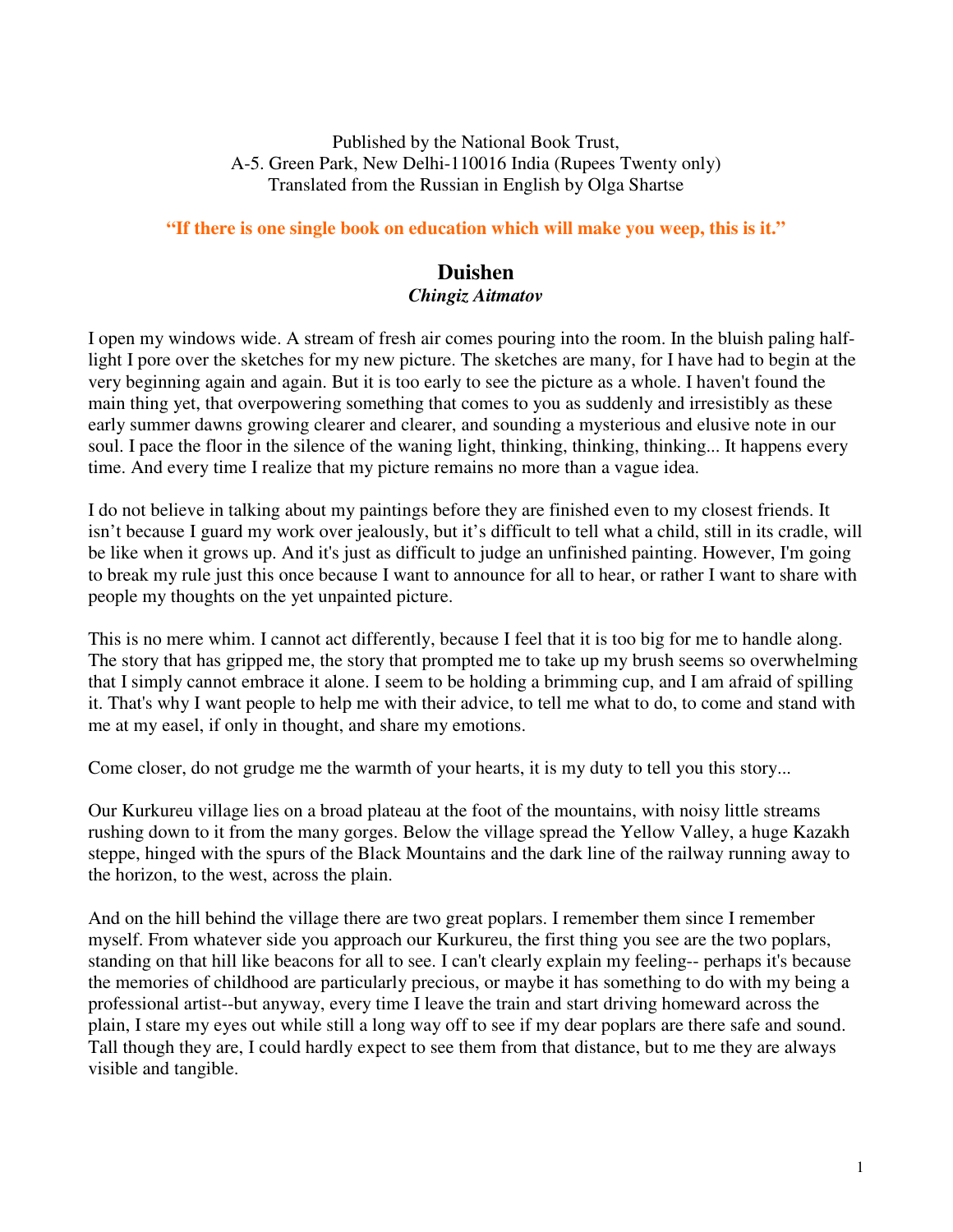The many times I drove back to Kurkureu from faraway places, I always had that nostalgic feeling: "Will I see my twin poplars soon? Will I ever reach home? All I want is to go up that hill and stand under the trees for a long, long time, listening to the murmur of their leaves."

Later, many years later, I discovered the secret of the poplars. They Stand on a rise, open to all winds, the slightest motion of the air affects them, and their every leaf responds sensitively to the tiniest breeze.

The discovery of this simple truth did not disappoint me in the least, nor did it rob me of my childish attitude towards them, which I retain to this day. And to this day I think of those two poplars on the hill as wonderful, living things. There, at their foot, I left my childhood, like a broken piece of green magic glass...

On the last day of school before our summer holidays began, a crowd of us would go there to rifle birds' nests, racing up the hill with whoops and yells. And the giants, swaying from side to side, seemed to be murmuring an invitation for us to come into their cool shade. But we, a bunch of barefooted scamps, would scramble up into the branches and raise havoc in the birds' kingdom. The birds would take wing and wheel above our heads with loud cries. But we didn't care. What was it to us? We climbed higher and higher--let's see who's the nimblest and bravest! And then suddenly, as if by magic, we'd see a beautiful world of space and light unfolding before us. The grandeur of that world was staggering. With bated breath we'd gaze down, spellbound and motionless, each on his own branch, and forget all about our nest-rifling plans. The collective farm stables, which we had always thought the biggest building in the world, appeared no grander than an ordinary woodshed. And beyond the village stretched the virgin steppe, floating, it seemed, in a shimmering haze. Peering into the bluish distance we would see more land whose existence we never suspected and rivers we knew nothing about, glimmering silver threads in the distance. And clinging to our branches we would wonder: is that the end of the earth, or is there a sky like ours, are there clouds, steppes and rivers like ours beyond that too? We would listen to the haunting music of the winds, and the leaves all whispering together would speak of the enchantment of those mysterious lands hidden behind the bluish haze.

I would listen to the swish of the leaves, my heart hammering from fear and excitement as I tried to picture those distant lands. I remember now that it never occurred to me to wonder who planted those poplars. What did that unknown person dream about, what did he say when he placed the roots of the young trees into the soil, with what hopes did he tend them and watch them grow?

For some unknown reason, our villagers have always called the hill where the poplars stand "Duishen's school." I remember hearing a man who was looking for his horse asks a passer-by: "I say, you haven't seen my bay hereabouts, have you?" And the answer: There were some horses grazing up there near Duishen's school last night. Maybe your bay's there too." We kids also called the hill Duishen's school, giving the name no thought, simply imitating the grown-ups. "Come on, let's go to Duishen's school and give the sparrows a good scare," someone would say.

Once upon a time there was a school on this hill, people said. No trace of it was left that I ever saw. As a child I went looking for some signs of the building, but though I searched and searched I never found anything. Later, it did strike me as strange that a bare hill should be called "Duishen's school", and one day I asked our old men who Duishen had been. One of them answered with a careless shrug: "Duishen? Why, he lives here now, he's Duishen of the Limping Sheep clan. It was all a long time ago; Duishen was a Komsomol member then. There was a tumbledown shed on that hill, and Duishen started a school in it. He taught children, he did. Some school that was, it was not worth the name! Ah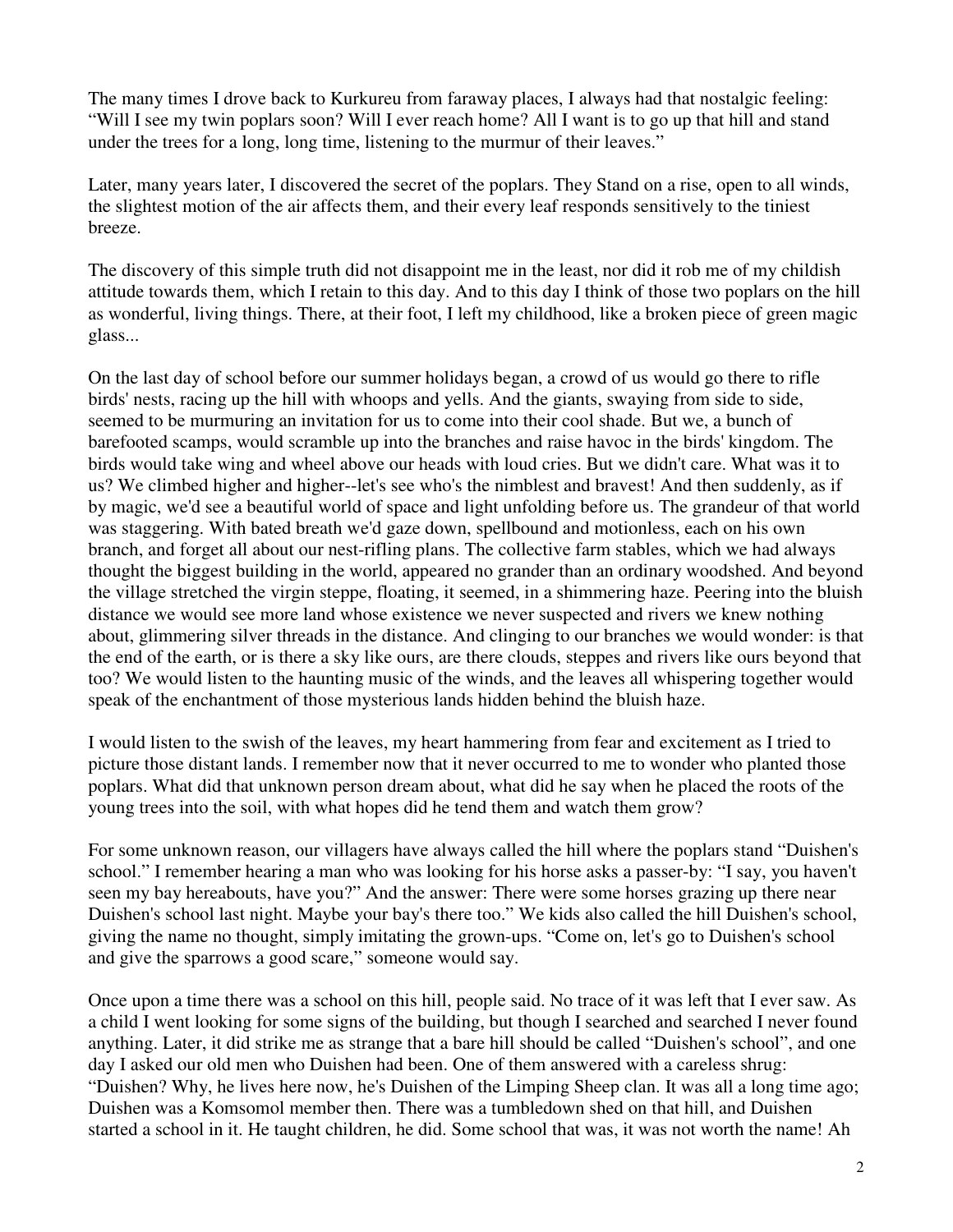yes, those were queer times! In those days it was catch a horse by the mane and put your foot in the stirrup, and then you were your own boss. That's what Duishen did. He had a crazy idea and carried it through. And now there's not a broken stone left of that school shed, but the name stuck, and that's all the good it has done us."

I hardly knew Duishen at all, I remember him as an elderly man, tall and angular, with beetling brews. His house was on the other side of the river. He was the collective farm's *mirab* (the man who regulates the flow of water in irrigation ditches), and spent all his waking hours in the fields. Occasionally, he'd ride down our street, a big hoe tied to his saddle, and his horse was like its master-bony and slim of leg. Years later, I remember someone mentioning that Duishen was now the village postman. But that's all by the way. In those days my idea of a Komsomol member was a young man, quick to act and speak, a wonderful worker and the bravest *djigit* in the village, who'd stand up at a meeting and speak his mind, or write to the newspaper about loafers and thieves. And I simply could not imagine this docile, bearded old man as a Komsomol member and, more amazing still, teaching school when he himself could hardly read and write. I just couldn't see it, that's all. To be quite honest, I was sure it was one of those many tall stories circulating in our village. However, I was wrong...

Last autumn I received a telegram from my home village. It was an invitation to the opening ceremony of the new school built by the collective farmers with their own hands. I immediately made up my mind to go; how could I miss a great day like that in our village? I arrived a few days early, because I wanted to walk about and make some new drawings of my native district. Academician Sulaimanova had also been invited, I was told. She was expected to spend a couple of days in the village and then go on to Moscow.

I knew that this celebrated woman had left our village when she was no more than a child. I met her when I too, became a townsman. She was already past middle age, a statuesque woman with plenty of gray in her glossy black hair. She headed a chair at the university, lectured on philosophy, worked at the Academy and often went abroad. Academician Sulaimanova was a very busy woman and so I was not able to get to know her well, but whenever we met she invariably asked me for news of our home village, and never failed to say something, even if only a few words, about my new paintings. One day I worked up enough courage to say to her:

"Altynai Sulaimanovna, why do you never go back home for a stay? They're so proud of you there, they know all about you but more from hearsay, and the village folk grumble sometimes that you don't want to know them, seeing that you've never honored your native Kurkureu with a visit."

"Yes, of course, I must go there one day," she answered with a wistful smile. "I've been dreaming of seeing Kurkureu for a long time, I haven't been there for ages. True, I have no relatives in the village. But that doesn't matter. I'll go there soon, I'm really homesick."

... She arrived when the ceremony was about to begin. The people gathered in the new school building saw her drive up, and all poured out of doors. Friends and strangers, the old and the young, they all wanted to shake her hand. I don't suppose Altynai expected such a welcome and I thought it rather embarrassed her. Hands pressed to her breast, she bowed right and left as she made her way through the crowd to the presidium table on the stage.

Altyani must have attended a great number of meetings and ceremonies in her life, and the welcome accorded her must always have been cordial and warm, but the welcome she was given here, in the village school, was so moving that it brought tears to her eyes.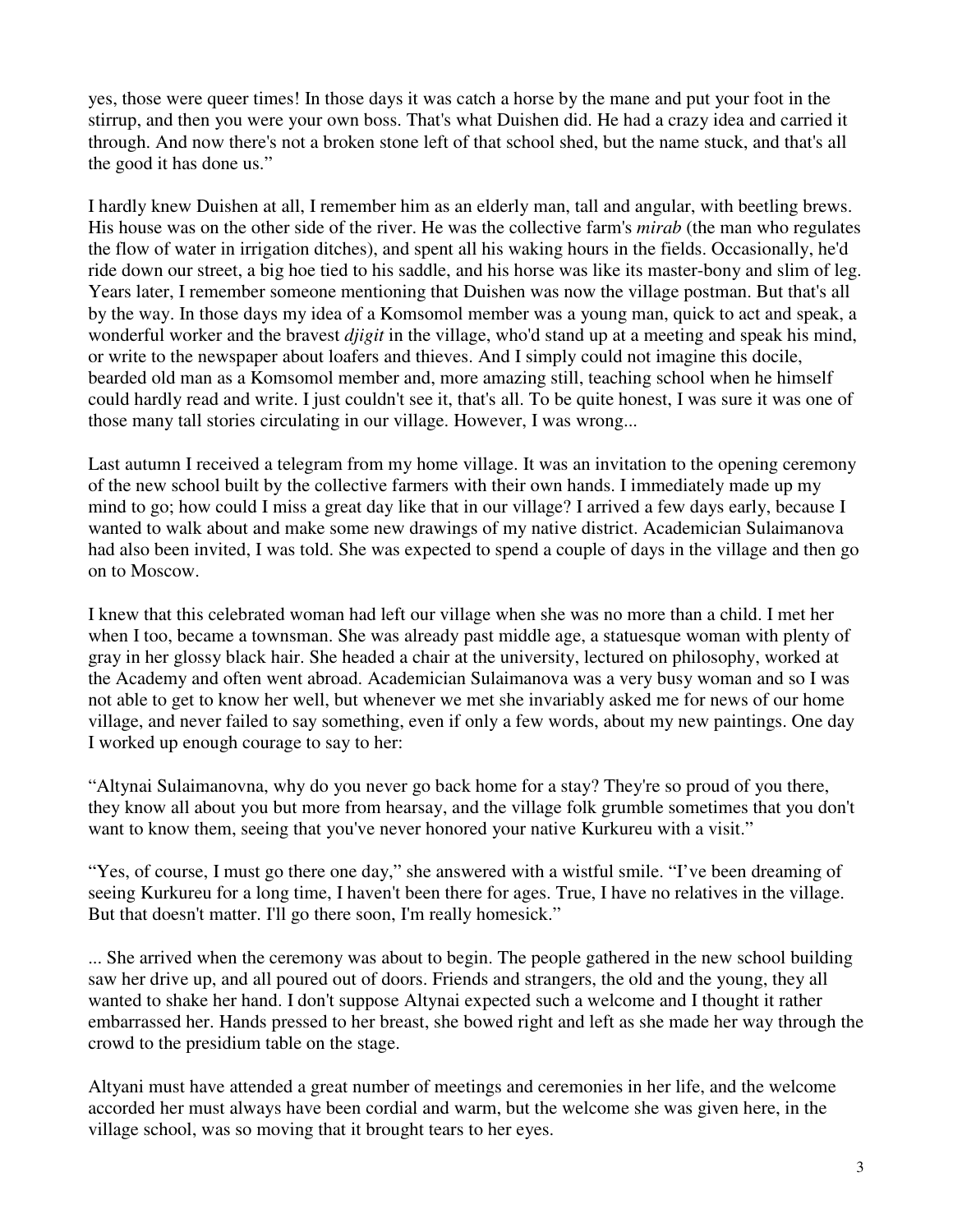After the speeches, the school's Young Pioneers presented her with a bouquet and a red Young Pioneer tie, and then asked her to make the first entry in the visitor's book. A children's amateur show followed, it was most entertaining, and after that the headmaster invited everyone to his place.

Hosts and guests alike couldn't make enough of Altynai. They gave her the place of honor, where the rugs were the most gorgeous, they lavished attention on her to show how much they respected and admired her. It was noisy and jolly, as such gatherings usually are, with everyone talking animatedly and proposing toasts.

A young village lad came in and handed the master of the house a batch of telegrams. They were from the village school's old pupils congratulating the collective farmers on the new building. The telegrams were passed around.

"I say, did old Duishen bring these telegrams?" the headmaster asked the lad.

"Yes. He says he whipped his horse all the way to get here before the meeting closed, so the telegrams could be read out for all to hear. He was a bit late, our aksakal, and he's terribly put out."

"But why is he outside? Tell him to come in."

The young lad went out to call Duishen. Altynai, who was sitting next to me, started nervously as though suddenly remembering something, and asked me what Duishen they were talking about. I thought her manner and tone were very strange.

"He's the postman. D'you now old Duishen?"

She nodded vaguely, got up to leave the table, but at that very moment someone rode past the window with a clatter of hoofs, and the young lad came back to say that Duishen had gone.

"He wouldn't come in, he has more mail to deliver, he says."

"Let him go and deliver it then, why hold him back? He can come and sit with the old men later," a voice said rather ungraciously.

"Oh, you don't know our Duishen! Duty comes first with him. He'll never stop anywhere before he's finished his job."

"Yes, he's a queer character. After the war he came out of hospital, in the Ukraine it was, and stayed there. He's only been back about five years; he says he wants to die at home. That man never married in his life..."

"It's a pity he wouldn't come in though. Oh well, never mind," the host said.

"Comrades, some of you may remember that once we all went to Duishen's school" said one of the most respected men in the village, raising his glass. "But I'm sure he did not know all the letters of the alphabet himself." The man screwed up his face comically and shook his head. There was both amazement and sarcasm in his expression.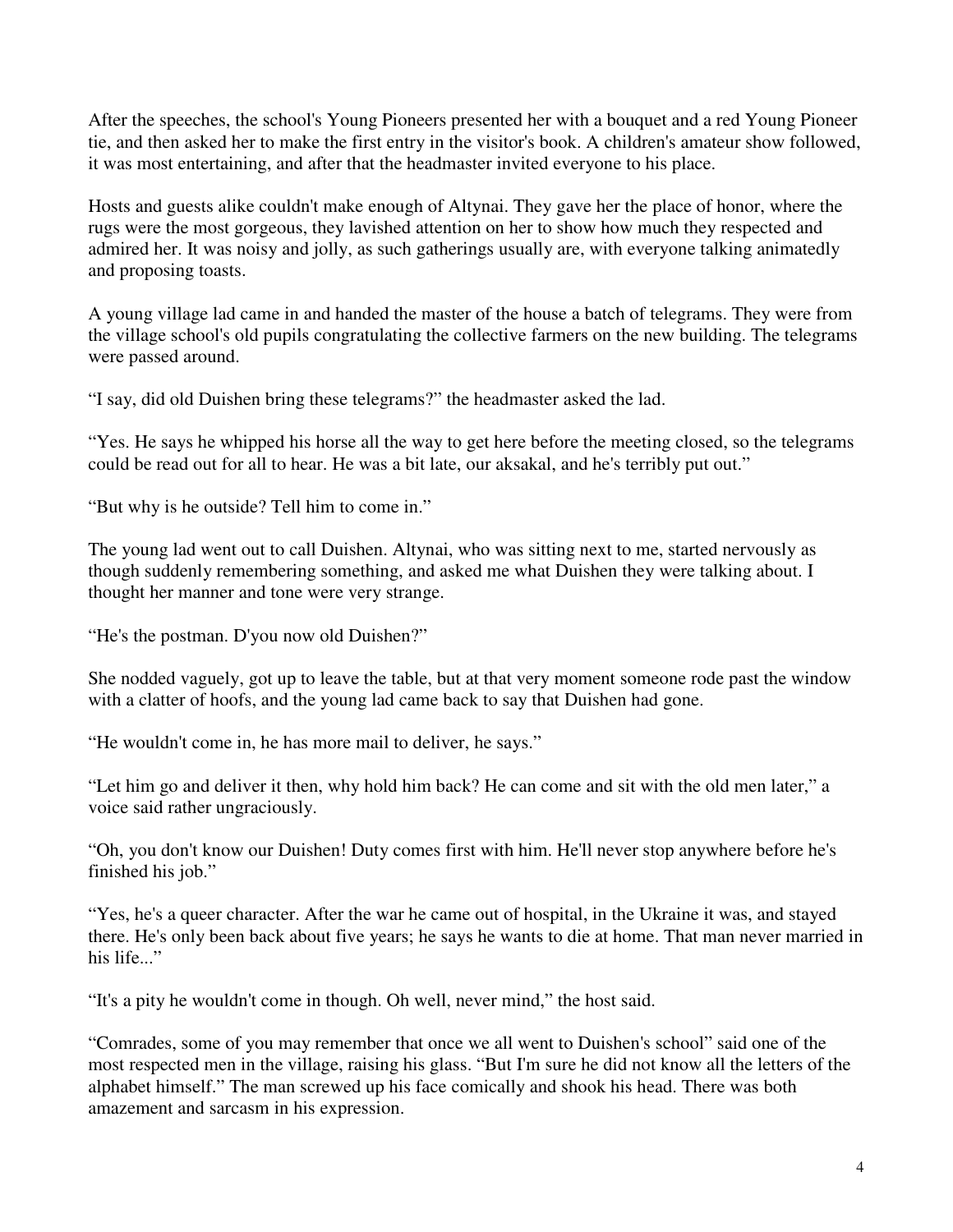"It's true enough," several voices said at once.

There was general laughter.

"It certainly is! What didn't Duishen attempt to do in those days! And we were fine ones too--we seriously regarded him as a teacher!"

When the laughter died down, the speaker raised his glass again.

"Look how people have grown in our day! Altynai Sulaimanovna is an academician, known throughout the country. Practically all of us have a secondary education, and many a higher education. Today we have opened a new secondary school in our village, and that alone shows how greatly our life has changed. May the sons and daughters of Kurkureu always be among the best-educated people of their day! Let us drink to this."

The party became noisy and jolly again as everyone drank the toast. Altynai alone appeared disturbed and ill at ease, and took no more than a sip of her wine. No one noticed it though everyone was in high spirits, talking and laughing.

Altynai glanced at her wristwatch again and again. And afterwards, when the whole party came out for a breath of fresh air, I saw her standing apart from the rest, her intent gaze on the hill where the yellowed poplars were swaying gently in the breeze. The sun was sinking where the sky met the blurred lilac line of the steppe. Its waning light stained the crowns of the poplars a dull, sorrowful purple.

I went up to Altynai.

"They are shedding their leaves now, but you ought to see them in spring when they are bursting info leaf!"

"I've been thinking of it too." she said with a sigh, and after a pause added, as if speaking to herself: "Yes, all living things have their spring and their autumn."

Her aging face looked pensive and sad. She was gazing at the poplars with a very feminine sort of regret. The academician had vanished; this was just an ordinary, unsophisticated Kirghiz woman, guileless in both sorrow and joy. She seemed to be lost in memories of her youth, which, as our songs say, cannot be called back even if you call from the tallest mountain. I believe she wanted to tell me something as she stood gazing at the poplars, but changing her mind she hastily put on the spectacles she was holding in her hand.

"I believe the Moscow train goes through at eleven, doesn't it?" she asked.

"It does."

"Then it's time I started for the station."

"But why so suddenly?" I asked.

"You promised you'd stay here a few days, you know. People won't let you go so soon."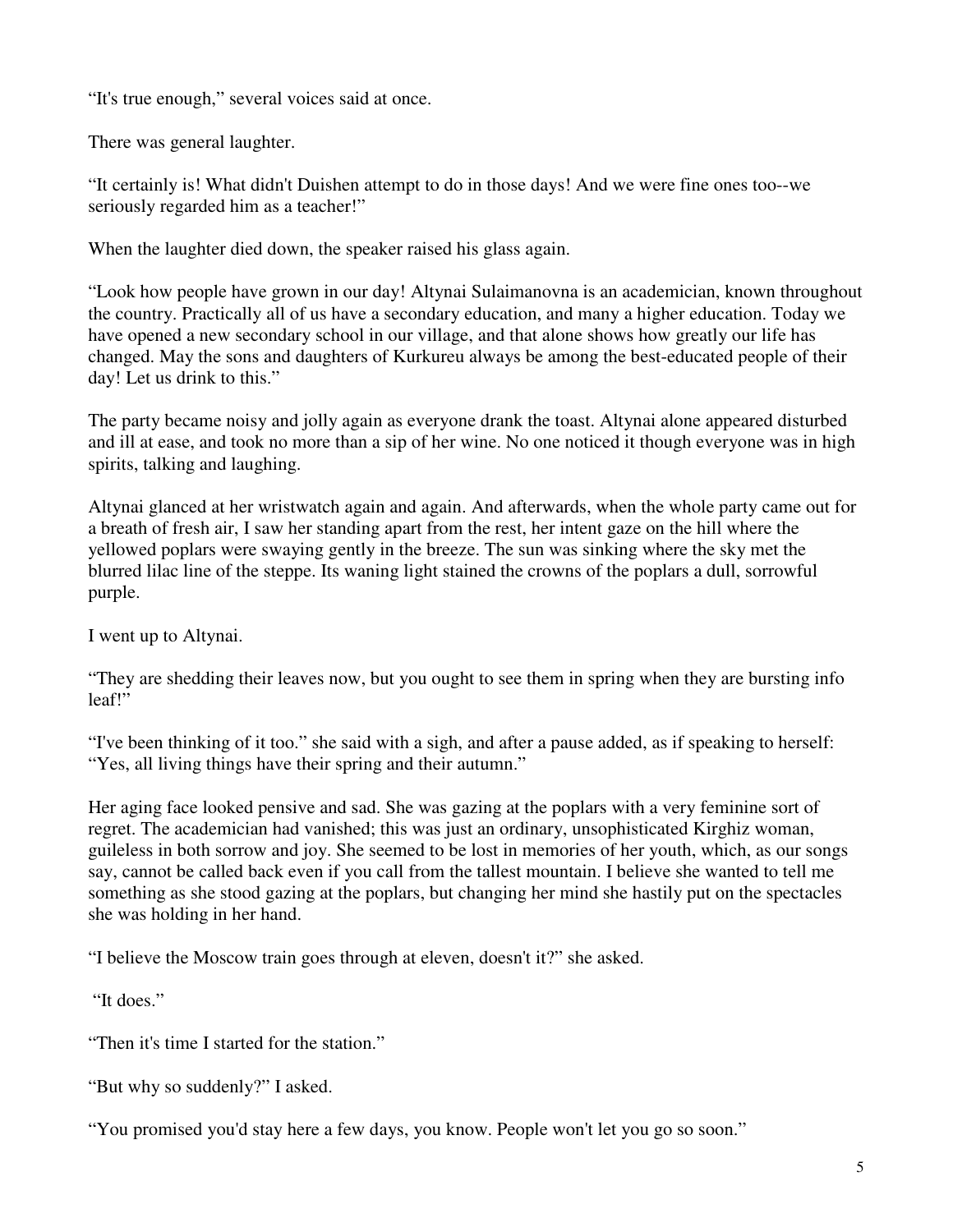"I've urgent business in Moscow. I've got to leave at once."

Her mind was made up, and no plea could move her.

It was getting dark. The disappointed villagers saw their guest to the car and made her promise she'd come for a longer stay soon, for a week at the very least. I drove with her to the station.

Why the sudden hurry I wondered. It was foolish to hurt her countrymen's feelings, and especially on a great day like this. I wanted to ask why she was doing it, but I did not dare. Not because I was afraid to appear tactless. I just I knew it would be no use that she wouldn't tell me anything. She was lost in thought, and never said a word all the way to the station.

"I can see that something has upset you. Could we have offended you in any way? Are you angry with anyone?" I brought myself to ask her.

"Oh, no, heavens no! The very idea! Who could I be angry with? Only myself, perhaps. Yes, I could really be angry with myself."

And with that she left. A few days after my return to town I got a letter from her, which surprised me. Altynai wrote to say that she was going to stay in Moscow longer than planned and then went on:

"Although I have so many important and urgent things to attend to in Moscow, I have decided to put them all off in order to write you this long letter. If you should find my story interesting I'd very much ask you to think it over and suggest how it could be published. I think this ought to be done not just for the benefit of our villagers, but also for the benefit of all, our youth especially. I gave the matter much thought before arriving at this decision. This is my confession to people. I owe it to them. The greater the number of people who read it, the easier my conscience will be. Do not be afraid of making it embarrassing for me. Do not hold anything back."

For days I could think of nothing else, so haunting was the impression produced by her letter. The best thing to do, I finally decided, was to relate the story as if told by Altynai herself.

It happened in 1924. Yes, that was the year... What is now our collective farm was in those days a small village of poor peasants. I was fourteen at the time, and I lived in the home of my late father's cousin. My mother, too, was dead.

That autumn, after the wealthier sheep-farmers had moved up into the mountains for the winter, a stranger wearing an army greatcoat came to our village. I remember the greatcoat because it was a black one, oddly enough. The appearance of a man in uniform in our remote little village, wedged in between the mountains, caused quite a stir.

At first people said that he'd been a commander in the army and so he'd be a high official in the village too, but later it turned out that he was no commander at all, he was the son of Tashtanbek, that same Tashtanbek who had left the village to work on the railway that hungry winter years ago and was never heard of again. And this stranger was his son Duishen, sent here, so he said, to start a school and teach children to read and write.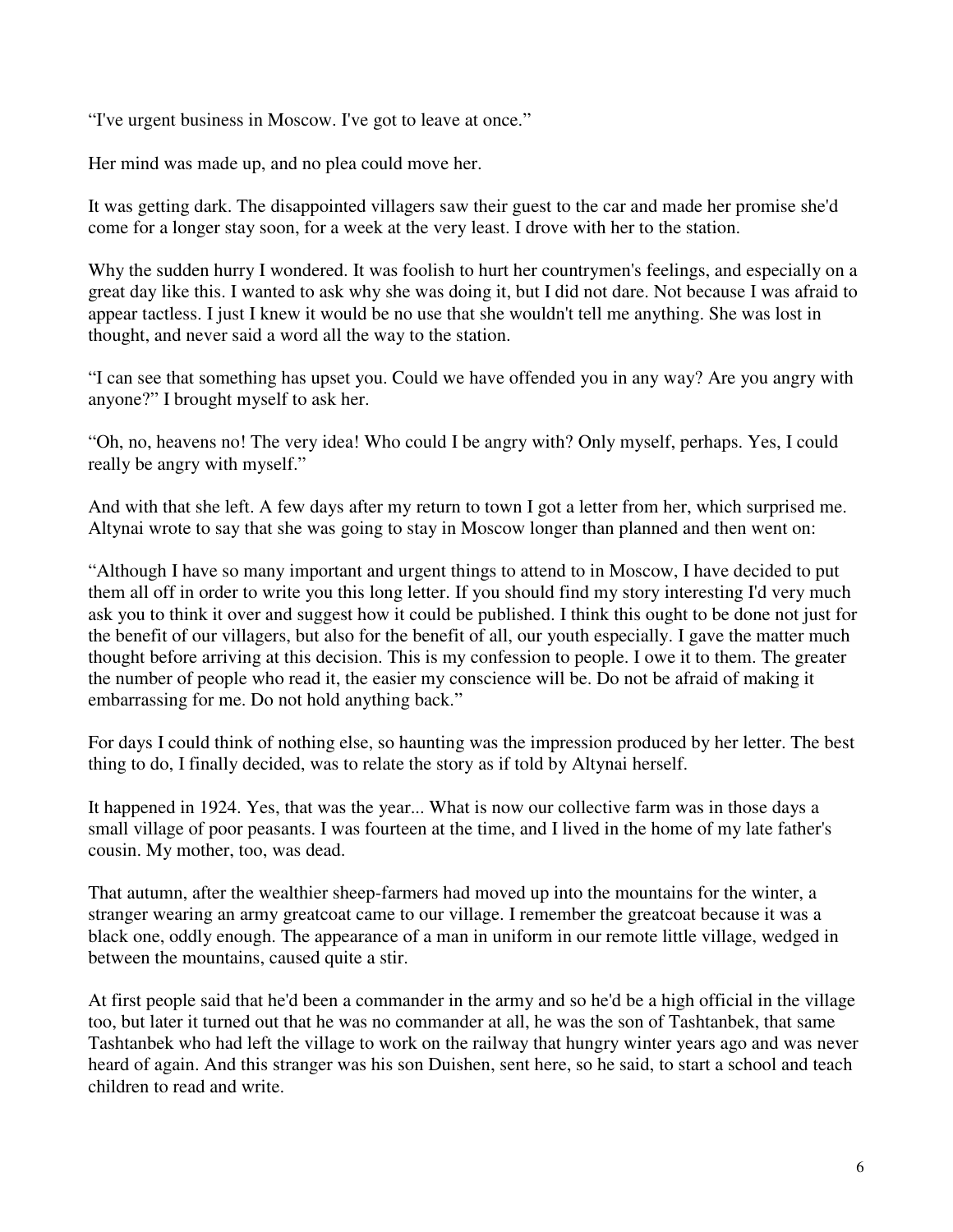In those days, schools were unheard of in our parts, and people did not understand such newfangled notions very well. Some believed the rumors; others dismissed them for old women's gossip. Perhaps they would have forgotten all about this school business, if a general meeting had not been called soon after Duishen's arrival. My uncle grumbled, reluctant to go.

"Meeting, indeed! They're always bothering you with their nonsense when you're busy!" But finally he saddled his old Mg and rode to the meeting in style, as befitted a self-respecting *djigit*. The neighbors' kids and I followed him at a run.

When, panting, we got to the hillock where our meetings were usually held, we saw the pale-faced young man in the black army greatcoat addressing the riders and those who came on foot. We couldn't catch his words, so we edged closer. A very old man in a badly worn fur coat suddenly interrupted him.

"Listen, son, it was the mullahs who taught children before, but your father's well known to all of us, he was a pauper like the rest," the old man said in a rush of words. "What we'd like to know is this: how come that you're a mullah then?"

"I'm not a mullah aksakal, I'm a member of the Komsomol," Duishen answered readily. "It's teachers and not mullahs who'll be teaching children now. I learned to read and write in the army, and I had a bit of schooling before then too. That's how much of a mullah I am."

"Well, that's different…."

There were shouts of approval.

"And the Komsomol has sent me here to teach your children. We'll need some sort of place. I'm thinking of opening the school--with your help, of course--in that old stable on the hill. D'you think it's a good idea?"

The men were not prepared to answer right away. They were not quite sure what this newcomer was after. Satymkul, who was notoriously contrary, broke the silence. He had been listening attentively to the talk going on around him as he sat leaning forward on the pommel, nonchalantly spitting through his teeth now and then.

"Not so fast, young fellow," he said, squinting at Duishen as if taking aim. "You'd better tell us this: what do we want a school for?"

"What do you want a school for?" Duishen repeated, too stunned to answer.

"Yes, that's right. What for?" someone called out. Everyone began to talk and shout at once.

"Tilling the soil has been our life since time out of mind. Our hoe will always keep us in food. Our children will live the same way, so what the devil do they want learning for? It's the officials who need learning and we're just simple folk. So don't you try getting us all mixed up!"

Gradually the excitement died down

"Surely you can't be against your children going to school?"

Duishen asked in a shocked voice, peering into the faces about him.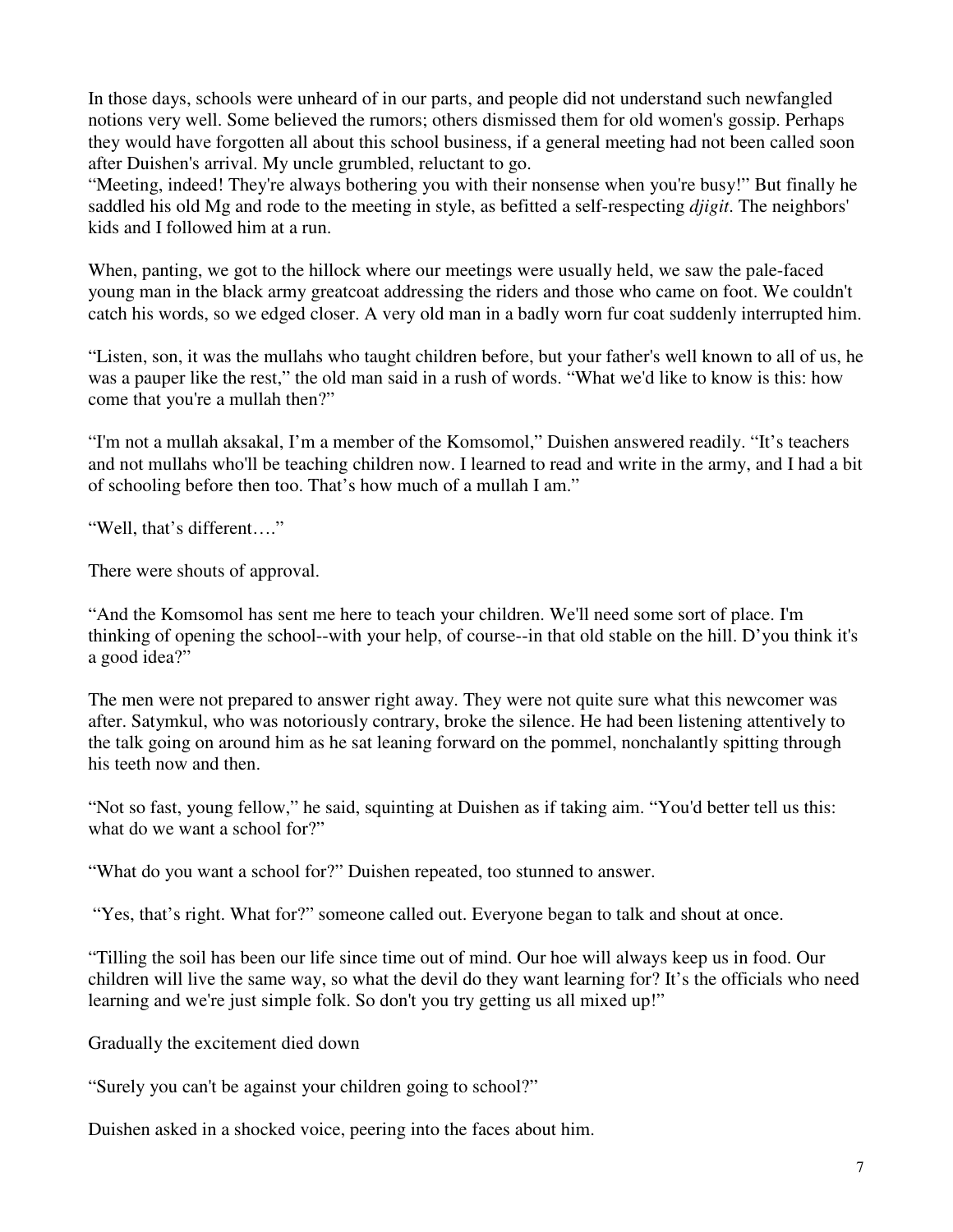"Supposing we are, are you going to use force? Those times are past. We're a free people now, we'll live any way we like."

Duishen turned deathly pale. With shaking fingers he tore at the hooks on his coat, fumbled in the great pocket of his tunic, got out a piece of paper folded in four, hastily shook it out and held it high above his head.

"So you're against this paper which says that children must go to school, which has the seal of the Soviet Government on it? Who gave you land and water? Who gave you freedom? All right, who's against the laws of the Soviet Government? Speak up. Answer!"

He shouted the word "answer" with such resounding, angry force that it pierced the mellow autumn silence like a bullet, and the shot was echoed crisply in the mountains. No one said a word. People stood with heads hung low, in silence.

"We're poor peasants," Duishen now said quietly. "We were humiliated and kicked about all our lives. We lived in darkness. And now the Soviet Government wants us to see the light, it wants us to learn to read and write. That's what our children want a school for."

Duishen fell silent and waited. The old man in the badly worn fur coat was the first to speak.

"All right, teach them if you want to, we don't care..."

"But I'm asking you to help me. That stable on the hill wants repairing, a bridge has to be built across the stream, we'll need firewood for the winter..."

"Not so fast, djigit, not so fast" Satymkul broke in rudely. He spat through his teeth and fixed a malevolent look on Duishen, screwing up one eye. "Here you are shouting for all the village to hear that you' re going to start a school. But from what I can see you've neither a fur coat on your back, nor a horse to ride, no land, not a patch tilled and sown, and not a single sheep to your name! How do you expect to live, my good man? By stealing the herds of others, perhaps?"

"I'll get along. I'll be getting a salary."

"All that's talking!" Satymkul, highly pleased with himself, straightened up in his saddle and looked about him triumphantly. "Everything's dear now. You can do your own worrying then, *djigit*, and you can teach the children for the salary you're getting. The state has money enough, just leave us in peace, we've cares enough as it is."

Saying this, Satymkul turned his horse about and rode away. The others started off after him. Duishen remained standing there all alone, holding the paper in his hands, looking lost and miserable.

I felt sorry for him, and stood staring with dumb sympathy until my uncle chased me away.

"What are you doing here, you uncombed brat? What are you gaping at? Go home at once!" I raced after my friends. 'Kids coming to meetings, what next!" My uncle grumbled.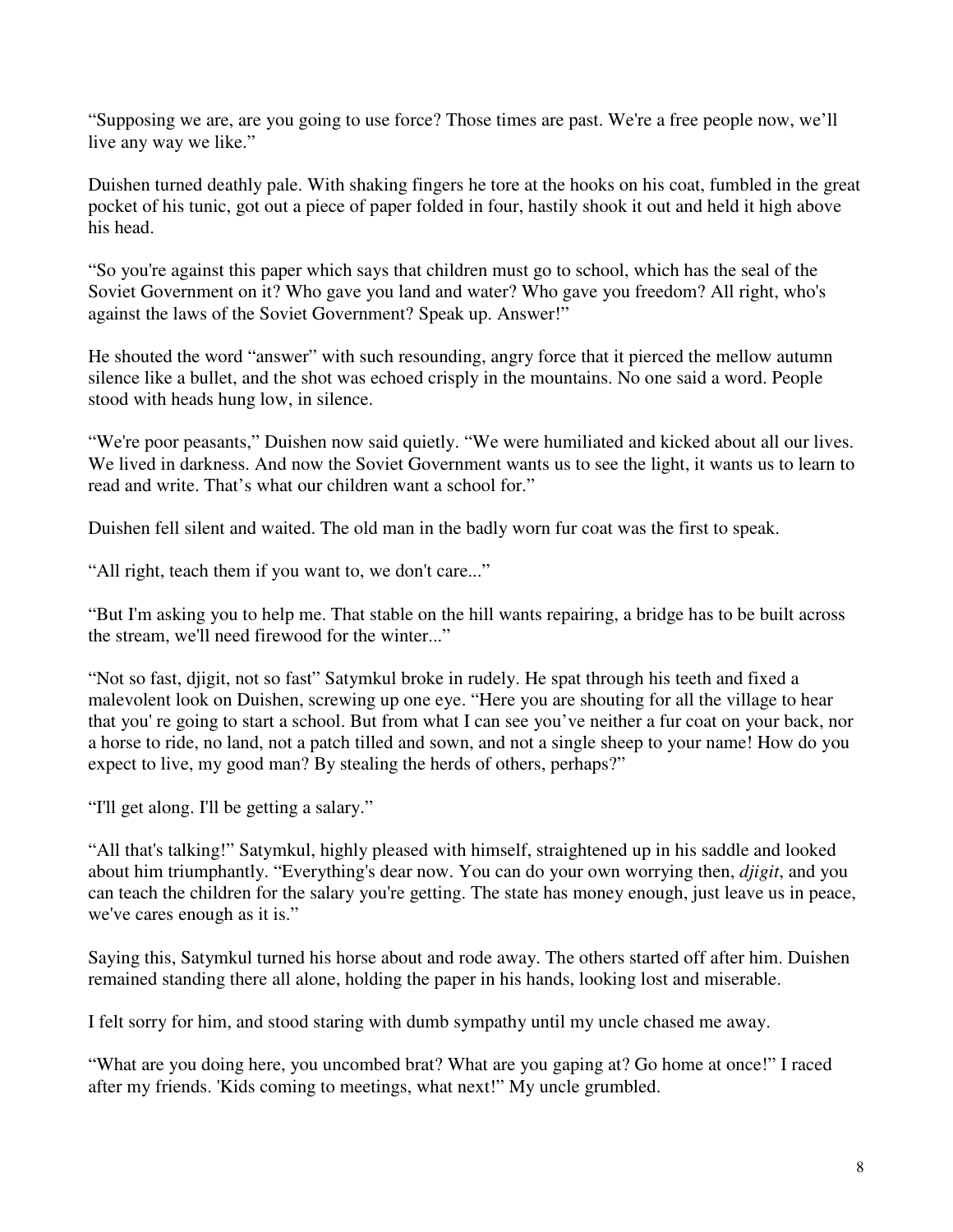Next morning, when we girls went to fetch water from the stream, we saw Duishen wading across to the other side. He carried a shovel, a hoe, an axe and an old pail.

Every morning after that, the villagers saw Duishen's black-clad solitary figure trudging uphill to the abandoned stable. And it was not until late in the evening that he came down to the village again. Often he would be seen carrying a huge bundle or dry thistles of straw on his back. Men sighting him from afar would raise themselves up on their stirrups and, shielding their eyes with a hand, exchange remarks about him.

"I say, isn't that Duishen the teacher over there with the load on his back?" "None other"

"The poor chap. A teacher's job doesn't look too easy either"

"Did you think it was? Look at the bundle he's lugging, he's no better than a bey's servant women."

"And to hear him talk he's so high and mighty."

"That's simply because he has that paper with the seal. There's power in that seal."

One day, carrying bagfuls of dry cow dung for fuel, which we usually gathered at the foot of the mountain behind the village, we decided to go and see what the teacher was doing in the old stable. This mud building had once belonged to the bey. He kept his mares there, which had foaled in the winter. Then Soviet power was established, the bey went away, abandoning his property. Nobody even went there and the place was overgrown with burdock. But now we saw that the burdock had all been rooted out and stacked in a pile, and the yard had been cleaned. The crumbling, rain-damaged walls had been plastered with clay, and the warped door that had always sagged on one hinge had been fixed and was properly closed now.

We dropped our bags on the ground to rest a bit, and at that moment Duishen came out. He was spattered all over with clay and looked startled at first, but then he smiled at us.

"Where do you come from girls?" he asked, wiping the sweat off his face.

We were squatting on the ground beside our bags, too embarrassed to speak. Duishen, realizing that shyness was making us tongue-tied, tried to put us at our ease with a friendly wink and smile.

Those bags are bigger than yourselves," he said. I'm very glad you came because, after all, it's your school, you know. It's almost ready for you. I've just finished building a stove of sorts, and there's the chimney, see? Ah I have to do now is get in a supply of fuel for the winter, but that'll be easy, there's plenty of thistles growing all around. We'll put lots of straw on the floor to sit on and start lessons. Do you think you'll like going to school?"

I was older than the others, and so I felt it was up to me to answer.

"I'll go if my aunt lets me."

"Why shouldn't she, of course she'll let you, why not? What's your name?"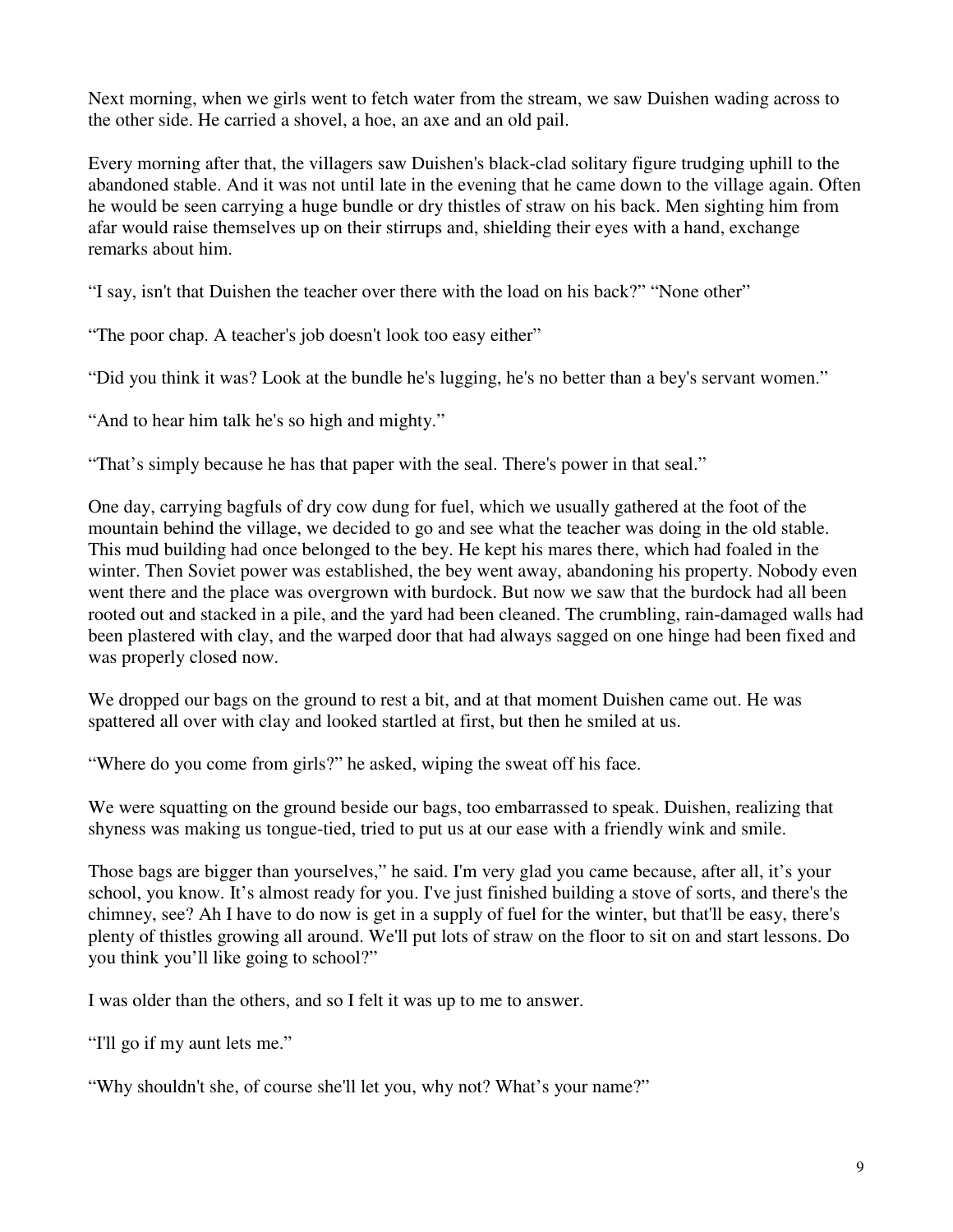"Altynai--its a good name. And you're a good girl. I'm sure, eh?" He smiled so pleasantly it warmed your heart. "Who's your father?"

I kept silent: I did not like admitting that I was an orphan, and I did not like to be pitied.

"She's an orphan," another girl volunteered. "She lives with her uncle."

"Well, Altynai," Duishen said to me with a smile, "come yourself and bring the other children to school. Agree?"

"Yes, Uncle."

"Call me teacher. Would you like to see inside? Come in, don't be shy."

"No, we'll be going, it's time we went home," we said, really too timid to go in.

"Run along then. You'll see it later when you start lessons. I think I'll make another trip for grass before it gets dark.

Duishen took a length of rope and a sickle and started off. We got to our feet, hoisted the bags onto our backs, and trotted back to the village. Suddenly, I had a bright idea.

"Wait, girls," I said. "Let's empty our bags in the school-yard that'll make a bit more fuel for the winter."

"And go home empty-handed? Clever, aren't you".

"We'll come back and gather more."

"No, thanks. Mother will scold me if I'm home late."

Without waiting for me, the girls hurried off.

I still don't know why I acted as I did that day. Perhaps it was sheer stubbornness, or an uncontrollable urge to rebel, having had all my impulses and desires crushed since infancy with cruel cuffs and scolding; an urge to do something good for this man, a total stranger really, for his smile which warmed my heart, for trusting me if only a little, for saying those few kind words. And I know it now, I know it without a doubt that my real life with all its joys and sufferings began that day; with the thing I did then. For that was the first time in my life I did something on my own decision, something I considered right, without hesitation or fear of punishment. Deserted by my friends, I hurried back to Duishen's school, emptied my bag beside the door, and ran as fast as I could through the ravines and glades to gather more cow dung.

I ran heedlessly as if on wings, my heart beating happily as if I had just performed some wonderful feat. The sun seemed to know why I was so happy. Yes, I do believe that it knew why I was running with such light- hearted abandon: because I had done a good deed.

The sun had already sunk to the hilltops, but I thought it was reluctant to disappear; it wanted to go on watching me. It made my way beautifully coloring the shriveled, yellowing grass and leaves a generous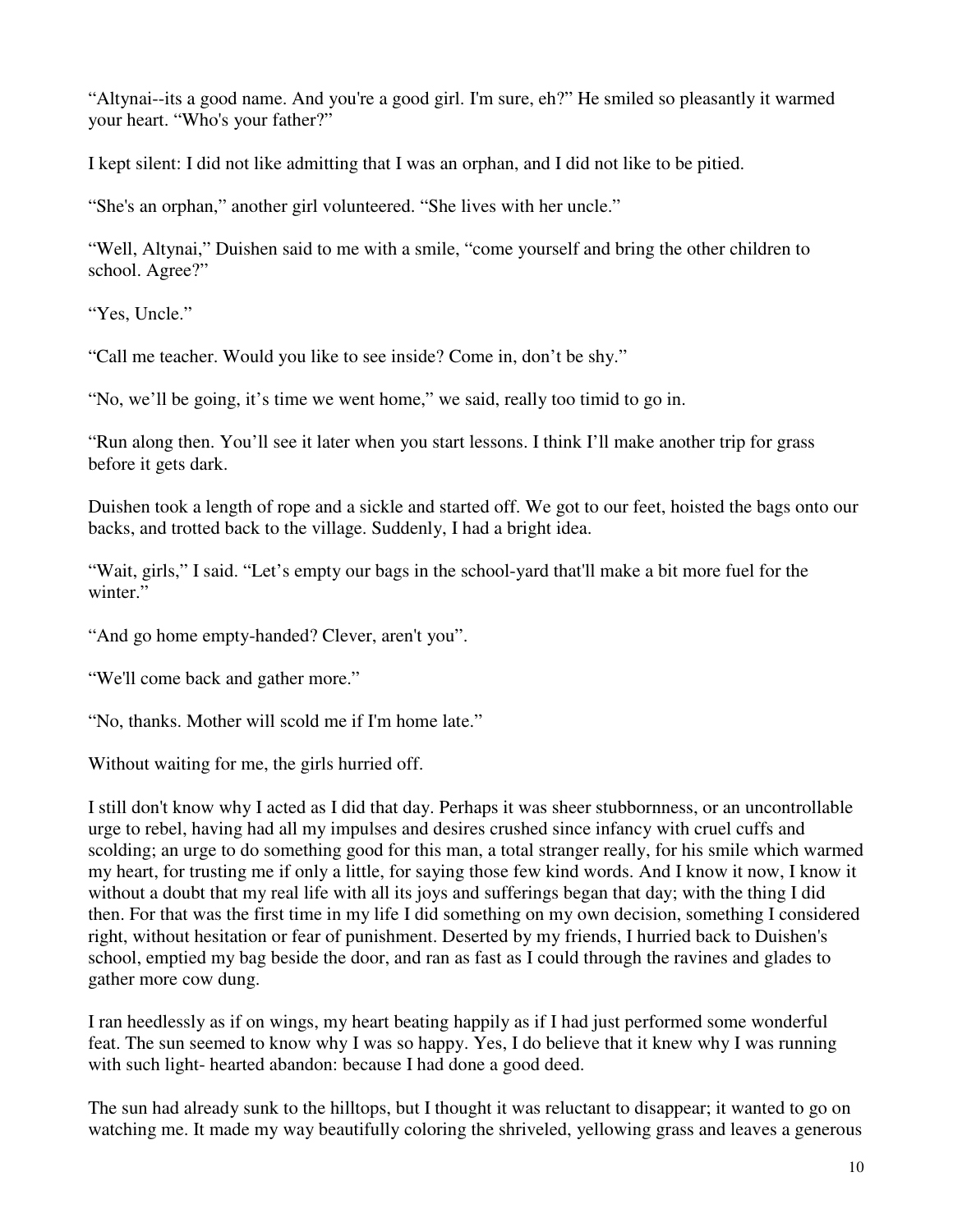crimson, rose and purple. The tassels of the dry feather grass were like a flickering flame as they flashed past. The metal buttons on my patched and mended *beshmet* blazed in the sun. On and on I ran, my heart jubilantly singing to the land, the sky, and the wind: "Look at me! See how proud I am? I'm going to study, I shall go to school and bring others there!"

I don't know how long I ran, but suddenly I came to earth with a jolt: cow dung. It was the strangest thing, so many cows grazed here in the summer, there was always plenty of dry dung, and now it had all vanished. Maybe I wasn't really looking for it? The farther a field I ran the less I found. "At this rate I'll never fill my bag before dark," I thought in a panic, dashing about. Still my bag was only half-full. Meanwhile the sunset glow had dimmed, and darkness was quickly flooding the glens.

Never before had I stayed out so late alone. Night spread its somber wing over the silent, desolate hills. Frightened out of my wits, I slung the bag on my shoulder and flew to the village. It was so creepy I wanted to scream and sob, but, strangely, the thought of Duishen made me stifle my cries. I controlled myself with an effort never taking a backward glance to see what furies were pursuing me.

I reached home out of breath, dripping with sweat and covered with dust. Panting, I stumbled into the house. My aunt, who was sitting in front of the fire, got up and advanced on me with an ominous scowl. She was a mean, cruel woman.

"Why so late?" She demanded, and before I could speak, snatched the bag from me and flung it away. "Is this all you could find in a whole day?"

My friends had sneaked, as I found out afterwards.

"You black-faced slut! What did you want in that school anyway? Why couldn't you go and die out there?" She caught hold of my ear and hit me on the head again and again. "You dirty slut! No, a wolf cub will never make a house dog! Other people's children try to be a help at home, but not you, never! I'll teach you running to school, if I catch you going anywhere near it again I'll break your legs for you! I'll give you something to remember your school by!"

I said nothing; I only tried not to scream. Afterwards, squatting in front of the fire which I had to tend, I wept quietly, without a sound, as I stroked our gray cat which always seemed to know when I was in trouble and would jump into my lap to comfort me. I wasn't crying because my aunt had beaten me, I was used to that but because I knew she would never let me go to school.

Two days later, very early in the morning, dogs began to bark excitedly all over the village, and voices could be heard talking loudly. It was Duishen going from house to house collecting the children and taking them to school. We had no streets in those days, our gray mud huts were scattered about the village in disorder, everyone built where the fancy took him. Duishen, surrounded by a noisy crowd of children, was calling on one family after the next.

Our house was the end one. My aunt and I were grinding millet in a wooden mortar, and my uncle was busy digging up the wheat he kept in a hole beside the barn to take it to market. We brought the heavy pestles down in turns like proper blacksmiths, but I kept glancing at the road to see where Duishen was going. I was afraid he wouldn't come as far as our house. Though I knew my aunt wouldn't let me go to school, I wanted Duishen to come and see where I lived. In my heart I begged him not to turn back before he reached our place.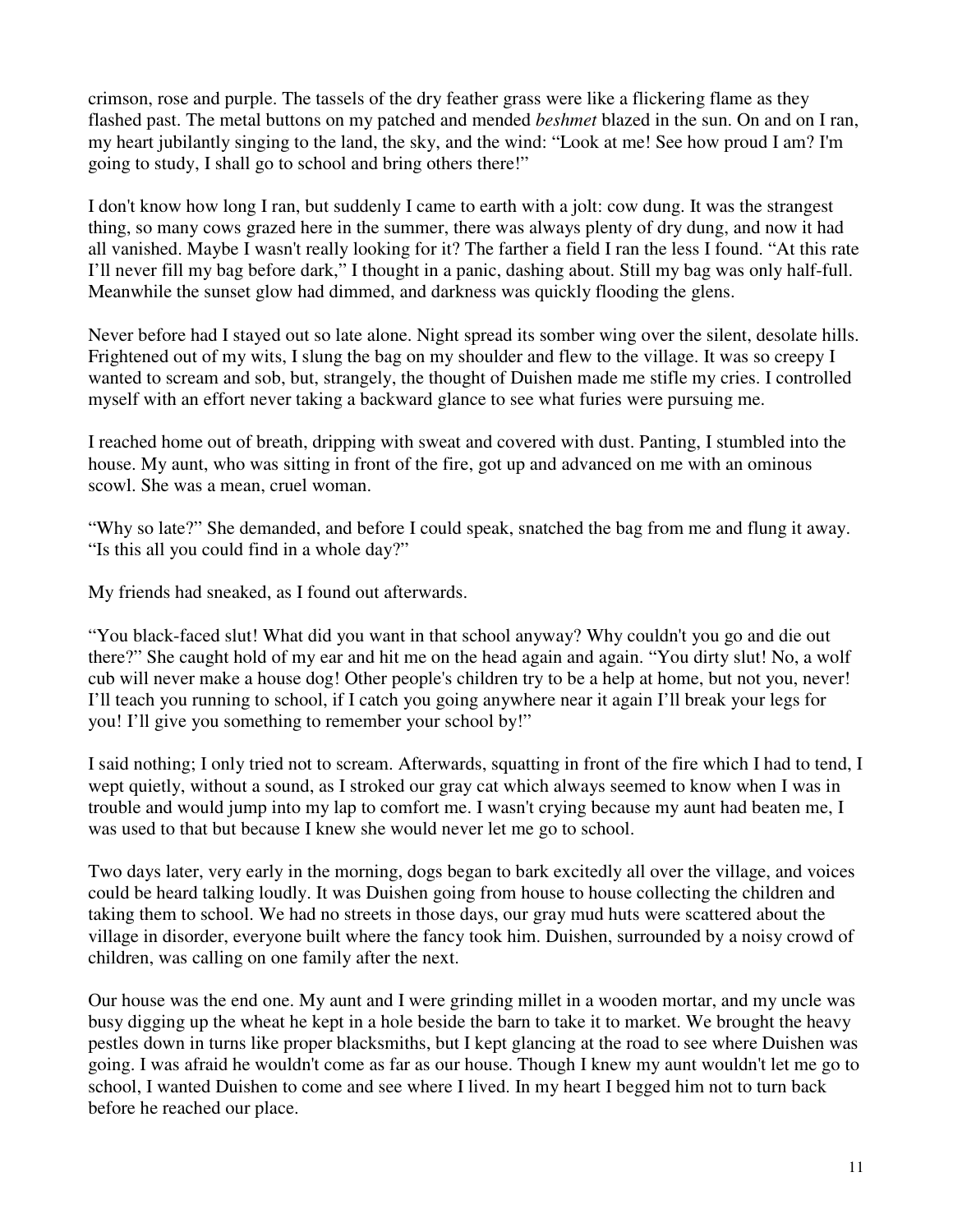"Good morning, may God help you with your work! And if god doesn't, the whole crowd of us will, see how many we are?" Duishen greeted my aunt in this light vein.

She made a low, inarticulate sound in reply; my uncle did not even bother to give the teacher a look.

Duishen was not put out by this reception. He sat down on a log that lay in the middle of the yard, and got out pencil and paper.

"We're starting school today How old is your daughter?"

My aunt gave him no answer and pounded the millet with vicious fury. Obviously, she was not going to talk to him. I squirmed: what was going to happen now? Duishen glanced at me and smiled. And again my heart felt warmed.

"How old are you, Altynai?" he asked me.

I did not have the courage to reply.

"What's it to you, and who are you to ask anyway?" my aunt said peevishly.

"She has no time for school. Even girls who live with their fathers and mothers not sluts like her - even they don't learn reading and writing. You've got a crowd together, go ahead and head them to school, there's nothing for you here."

"How can you say such a thing?" Duishen cried, jumping to his feet. "Is it her fault that she's an orphan? Is there a law, perhaps, forbidding orphans to learn?"

"I don't give a damn for your laws. I make my own laws here and I'll take no orders from you!"

"The same laws apply to all of us. You don't need this girl perhaps, but we do, the Soviet state does. If you go against us, we will make you take orders from us."

"Why, look at the big shot, just look at him!" My aunt stood arms akimbo, all ready for battle. "Who's the brat to take orders from then? Who feeds and clothes her? Me or you, the son of a tramp and a homeless tramp yourself?"

There's no telling how it would have ended if my uncle had not appeared from the hole just then. He hated it when his wife meddled in things that were no business of hers, forgetting that she had a husband and master in the house. He sometimes gave her terrible beatings for this. And now, too, he saw red.

"Shut up, woman!" he roared, climbing out of the hole. "What makes you think you're the head of the family and can decide what's right? Try to jabber less and do more. And you, son of Tashtanbek, take the brat and teach her or roast her for dinner, whichever you like. Out of my yard with you! Get out!"

"So you'll let her go gadding about, and who's to help me in the house? Who, I ask you?" my aunt raised a howl, but Uncle shut her up at once with a harsh: "Shut that noise!"

Every dark cloud has a silver lining, they say, and that was how I first started going to school.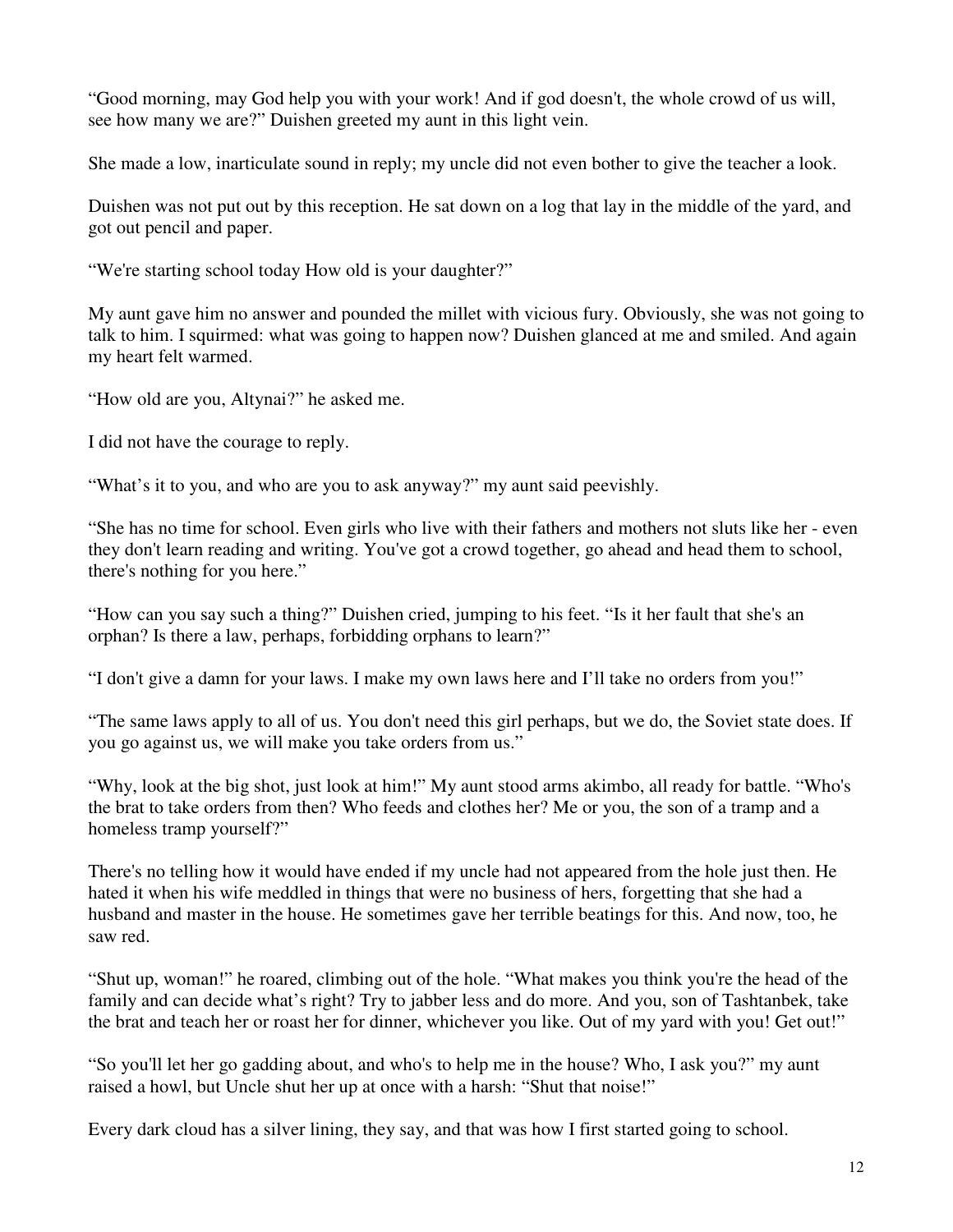When we got there Duishen told us to sit on the floor strewn thickly with straw, and gave each of us a notebook, a pencil and a small board.

"Put the board on your knees and the notebook on it, it'll make writing easier," he explained.

Next, he pointed to the picture he had pinned to the wall. There was a Russian man on it.

"That's Lenin," he said.

I shall never forget that portrait. For some reason, I never came across it afterwards, and to myself I still call it "Duishen's" picture. Lenin was wearing a rather baggy army jacket, his face looked pinched and he had a longish beard. His wounded arm was in a sling, his cap pushed back on his head, and there was a calm look, in his keen eyes. Their soft, kind expression seemed to say to us: "Children, if only you knew what a beautiful future awaits you!" In that moment of silence, I fancied he was really thinking of my future.

Duishen must have had that picture for some time. It was printed on cheap paper used for posters, and it had become frayed on the edges and folds. There was nothing else on the walls of the schoolroom, just this picture of Lenin.

"I'll teach you to read and count. I'll show you how letters and numerals are written," Duishen told us. "I'll teach you all I know myself."

He really did teach us all he knew, and he was amazingly patient with us. He showed each one of us how to hold a pencil and readily explained unfamiliar words to us.

Thinking of it now I honestly marvel at him: how courageous of that all but illiterate young fellow, who could hardly read and had no textbooks, not even an elementary reader, to attempt that truly great job! It was no simple thing trying to teach children whose fathers and forefathers had all been illiterate. Duishen was, of course, completely innocent of grammar and had no idea of method. Rather, he never even suspected that such things existed.

He taught us as well as he could, he taught us what he thought we should know, guided by his instinct alone. But the sincere enthusiasm with which he tackled the job was not wasted on us, of that I am sure.

He accomplished more than he realized. Yes, he did, because in that school of his, in that old mud stable with gaping holes in the walls through which we could see the snow-clad mountaintops, we Kirghiz children, who had never left the confines of our village, suddenly glimpsed a new and wonderful world.

It was there we learnt that Moscow, the city where Lenin lived, was many, many times bigger than Aulie-Ata and even Tashkent, that there were very, very large seas in the world, the size of the Talass Valley, and that huge ships, as big as our mountains, sailed those seas. We learnt that kerosene, which people brought from market, came from the depths of the earth. We came firmly to believe that when our people became a little better off our school would move into a big white building with large windows, and the pupils would have desks.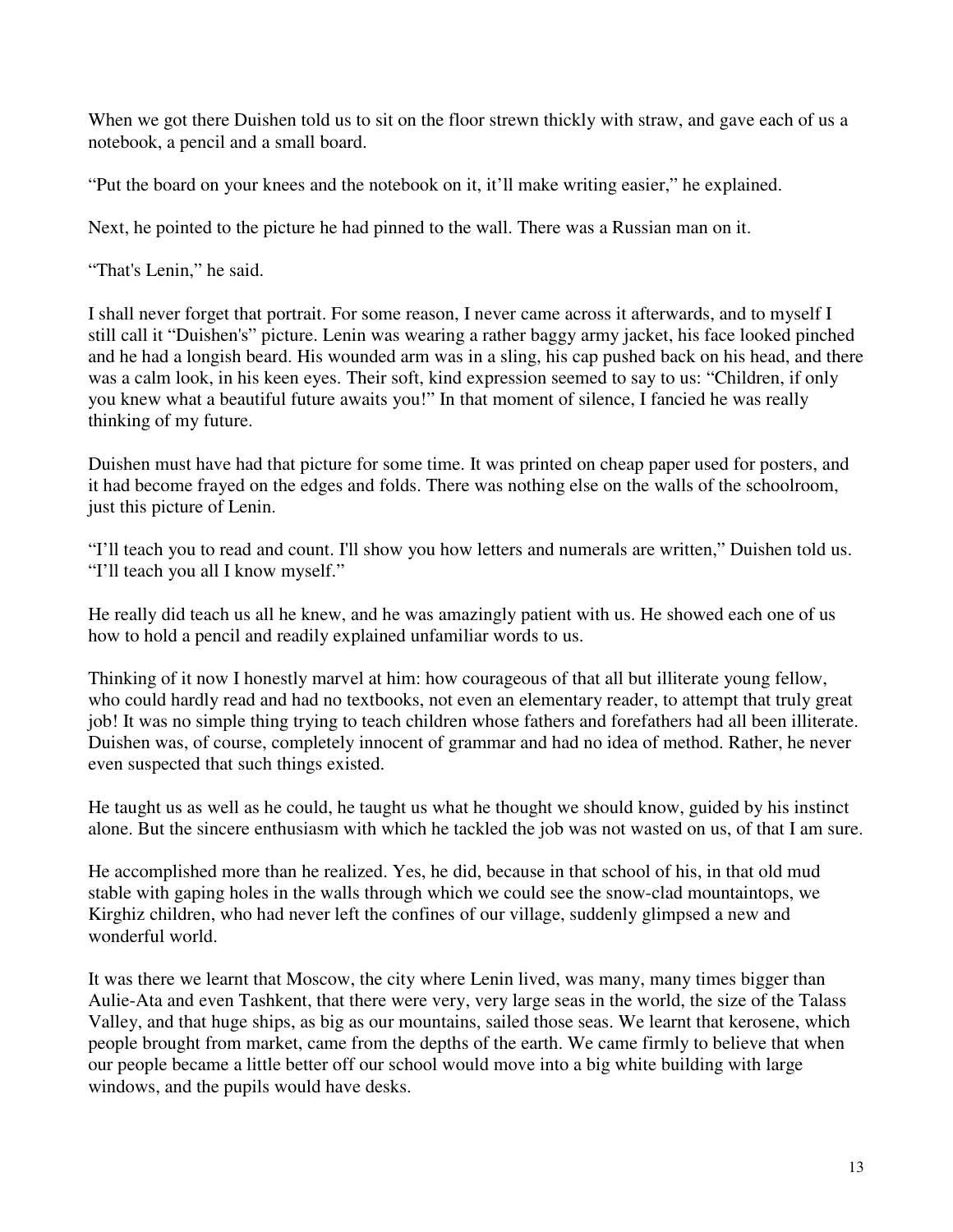As soon as we more or less mastered the alphabet we wrote our first word "Lenin". Our political vocabulary comprised such concepts as "bey", "hired laborer" and "Soviets". Duishen promised to teach us to write the word "revolution" before the year was out.

Listening to Duishen, we felt we were fighting side by side with him against the white guards. His description of Lenin was so stirring; he might have seen him with his own eyes. Much of what he told us, I now realize, were legends woven by the people about our great leader, but we never doubted the truth of it, just as we never doubted that milk was white.

"Have you ever shaken hands with Lenin?" we asked him once.

"No, children, I have never seen Lenin," he said, shaking his head regretfully, and sighing in embarrassment as if he had failed us.

At the end of every month Duishen went to the regional center to report on his work. He went on foot, and was usually away two or three days.

We missed him terribly. Had he been my big brother I couldn't have missed him more. Whenever my aunt wasn't looking, I'd slip to the back of the house and peer down the road. How I longed to see him coming down that road, to see his smile that warmed the heart, and hear his words that brought enlightenment!

I was the oldest of his pupils. Perhaps that was why I was the quickest to learn, though I don't think it was the only reason. Every word he spoke, every letter he taught me to write, were sacred for me. And there was nothing more important in life than grasping what he taught. I treasured the notebook he had given me, and I practiced my letters on the ground with the tip of the sickle, on the mud walls with a bit of charcoal, on the snow and in the dust with a twig. For me there was no one in the whole world more learned and wise than Duishen.

Winter was drawing close.

Until the first snow we used to wade across the little stream that rushed noisily along its pebbly bed at the foot of the hill. Finally it became too much for us, the icy water stung our legs so. It was hardest on the smaller children, tears started to their eyes every time. Duishen now carried them across, taking two at a time; one piggyback, and the other in his arms. It all seems unbelievable to me now. People laughed at Duishen, either because they were ignorant or stupid. The wealthy men who spent the winter up in the mountains and only came down to the flourmill occasionally were especially noxious. Riding past on their sleek hot horses, decked out in their red-fox hats and sheepskin coats, they would stare at Duishen carrying the children across. They'd laugh and point, and say something like: "Dammit, why hadn't I seen him before, he'd have done wonderfully for a second wife!"

Roaring with laughter, and spattering us with water and mud they'd ride on their way.

Oh, how I wanted to run after those stupid men, catch their horses by the bridles and scream into their smug, jeering faces: "How dare you say such things about our teacher? You're stupid, wicked people!"

But would anyone care what a girl said? So I would just stand, gulping down my bitter tears. Duishen pretended not to hear, he ignored their insulting remarks completely. What's more, he would quickly think of some funny story to make us laugh and forget the incident.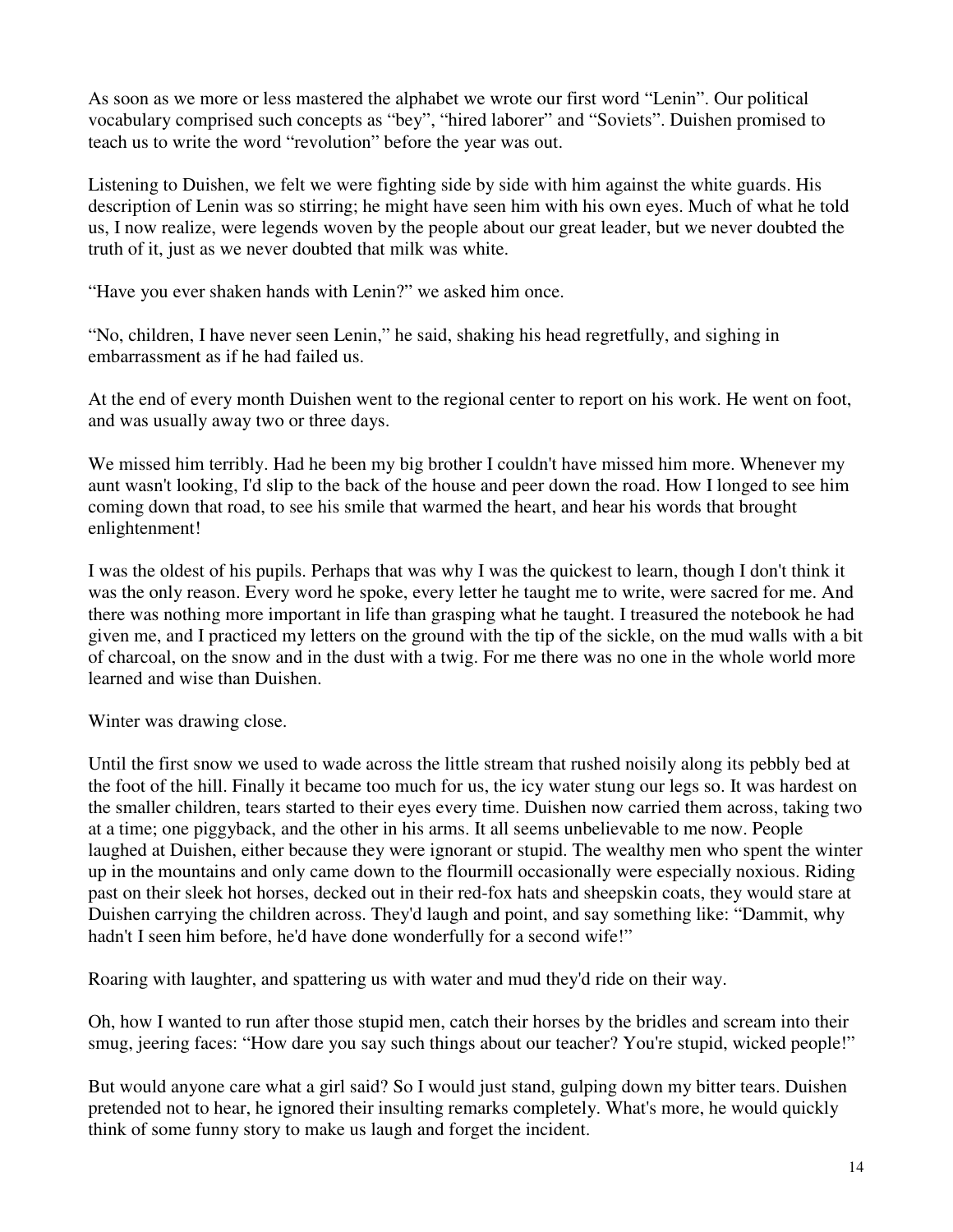Hard though he tried, Duishen could not get any timber to build a bridge across the stream. One day after school, when he had carried all the children across, he and I stayed behind to make a crossing of turf and stones.

It would have been a matter of half an hour at most for our villagers to get together and build a bridge for their children; two or three trees thrown across the stream would have done the job. But in those days our people were too ignorant to take the school seriously, they thought Duishen a crank, at best, to mess around with kids. If you want to teach them, go ahead, if you don't, just send them packing! Such was their attitude. The men themselves had horses to ride, and so they needed neither bridges nor crossings. But, of course, they should have stopped to consider why this young fellow, who was as good as they were in every way, took the trouble to teach their children, doing it with such amazing staunchness, such extraordinary persistence, undaunted by difficulties, hardships, sneers and insults.

There was snow on the ground the day we built the stepping-stones, and the water was so cold it took your breath away. How Duishen stood it I don't know--he was barefooted and he worked without a pause. It was torture to step on the bottom that felt as if it were strewn with red-hot coals. I was halfway across, when suddenly I got cramp in both legs. Bent over double with pain, I could neither call out nor straighten up as I slumped lower and lower in the water. Duishen rushed over, picked me up in his arms, carried me to the bank, and spread his greatcoat on the ground for me to sit on. He rubbed my blue, numb legs, massaged my frozen hands and breathed on them.

"Wrap yourself into my coat and sit here awhile, Altynai," he said with tender concern "I'll manage by myself."

At last the crossing was made. Duishen came out of the water and as he pulled on his boots he looked at me, huddled in his coat, and smiled.

"Warmer now, my good helper? Here, wrap yourself in properly," he said, and after a short pause asked: "Was it you who left the fuel at the door that day, Altynai?"

"Yes," I replied.

A tiny smile touched the corners of his lips as if he was saying to himself: 1 thought so."

I remember the blood rushing to my face because he knew, because he had not forgotten that incident, trifling though it was. I was happy, I was in the seventh heaven, and Duishen understood.

"My clear little spring," he said, his eyes caressing me. Such a clever child, too..., if only I could send you to school in town! What a person you'd grow up to be!"

He turned away abruptly, and took a step to the bank.

I can see him now, standing on the bank of that noisy stream, his hands behind his head, his shining eyes following the white clouds chased by the wind high above the mountains.

What was he thinking about in those minutes? Of sending me to school in town? And I, huddling in his overcoat, was thinking: "How I wish he was my brother! I'd rush into his arms, hug him hard, close my eyes tight and whisper the most loving endearments into his ear. Oh Lord, make him my big brother!"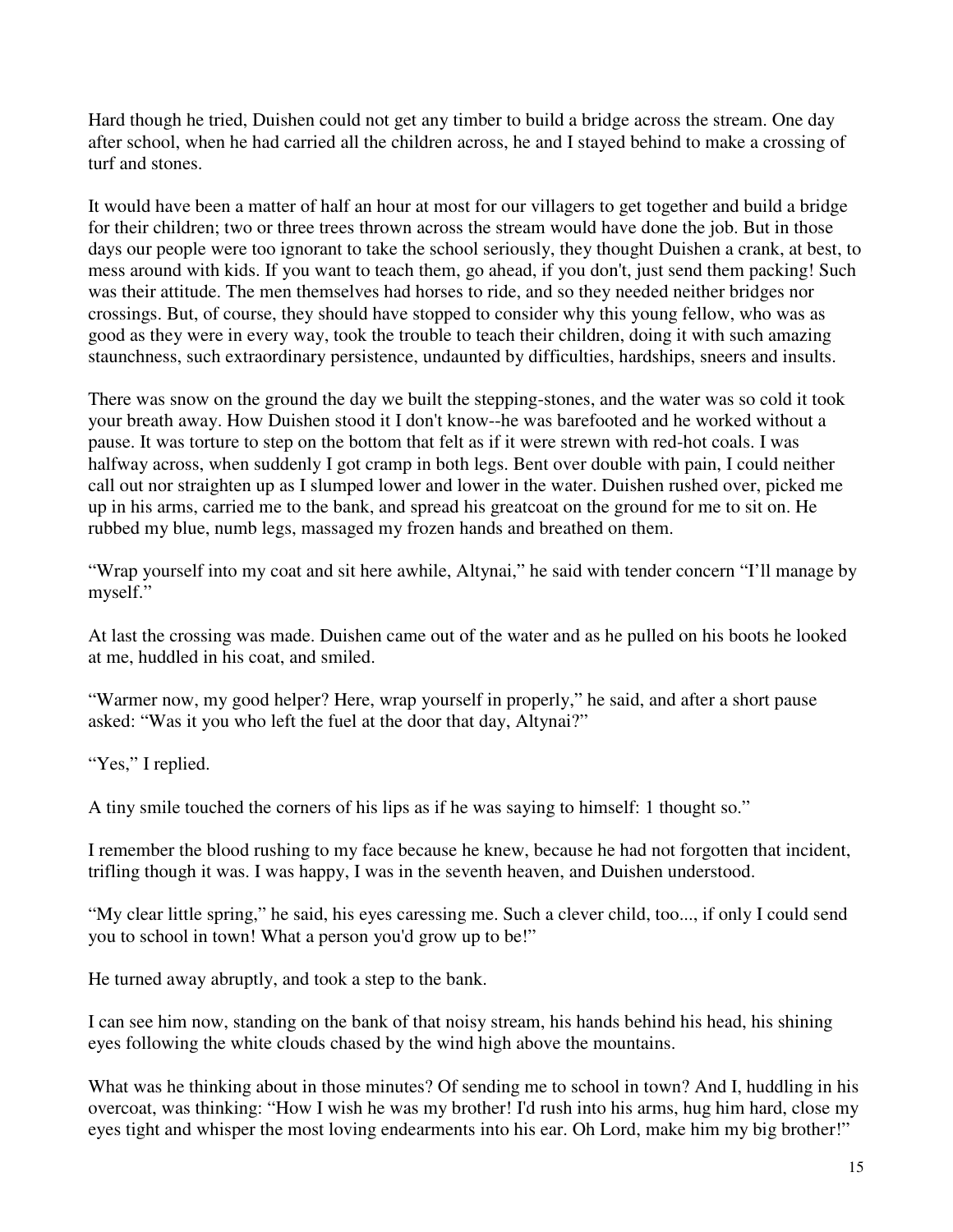I suppose we all adored our teacher for his kindness, his goodness, for his dreams about our future. I think we appreciated all that, young though we were. Why else did we make that long tramp to school every day, gasping in the wind as we climbed the steep hill, wading through the deep snow? We went to school of our own free will. No one forced us to go and freeze in that icy barn. It was so cold there that rime formed from our breathing on faces, hands and clothes. We took turns warming ourselves near the stove, while the rest sat still and listened to Duishen.

On one of those chilly mornings-it was the end of January--Duishen came to fetch us as usual He was silent and forbidding, his eagle's brews were drawn, and his face was dark and hard as though forged from black rolled iron. Never had we seen our teacher like this. We sensed that something was wrong and followed him, a subdued little crowd.

Usually, if the snowdrifts on the road were high, Duishen went first, with me following, and the rest of the children coming single file after me. That day, too, he went ahead, for during the night a large snow bank had formed at the foot of the hill. Sometimes, you can tell a person's mood by watching him from behind. That's how it was then: we knew at once that our teacher was crushed and bowed with grief. His head hung low, he could hardly drag his feet. I can still see that sinister pattern of black and white: as we climbed the hill, before me there was Duishen's black-clad hunched back, higher up on the hill humped the white snow-drifts like reclining camels with the wind sweeping the whirling snow dust off their backs, and higher up still, in the dull white sky, hung a solitary black cloud.

When we came into our classroom and sat down on the straw, Duishen did not go and light the stove at once as he usually did.

"Get up," he ordered us.

We did.

"Bare your heads." Obediently we took off our caps, and he took off his peaked cap, too. We did not know what it meant. And then he told us in a breaking, husky voice:

"Lenin is dead. People the world over are mourning him. And you, too, must stand where you are and not talk. Look at his picture. Remember this day."

Our schoolroom became so quiet as if it lay buried under snow. We could hear the wind blowing in through the chinks in the walls. We could hear the straw rustling as the snowflakes fell on it.

That mournful hour when bustling towns became mute, when factories whose clamor shook the earth grew still, when rumbling trains paused on the tracks, when the whole world grieved in silence, we too, a particle of a part of the people, stood in solemn silence with our teacher in that icy barn called school, and took farewell of Lenin, believing in our hearts that none could be closer to him and none more bereft. And there was our own Lenin in his baggy jacket, and his arm in a sling, looking at us from the wall as before. And as before he seemed to speak to us, saying with his clear, trusting eyes: "Children, if only you knew what a future awaits you!" And I fancied, in those silent moments, that he really was thinking of my future.

And then Duishen brushed his tears away with a sleeve and said: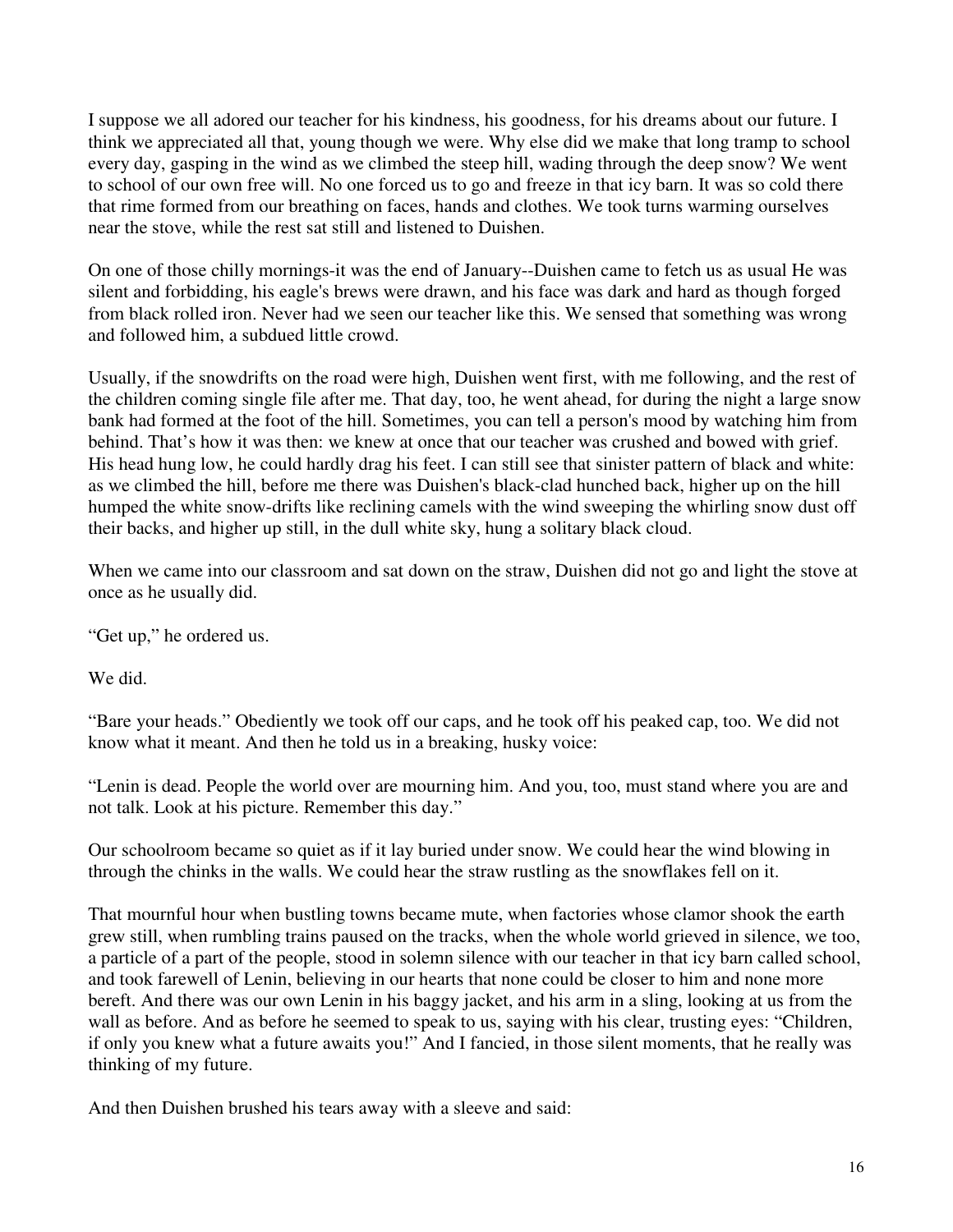"I have to go to the regional center. I am joining the Party. I'll be back in three days."

Those three days were the grimmest winter days I have even known. It was as if some mighty forces of nature were trying to fill in the void in the world caused by the departure of the great man. The wind howled in the gullies ceaselessly, snowstorms raged, and the frost rang with a metallic ring... The elements would not be calmed; the wind whirled the snow in mad despair and, sobbing, pounded the earth...

Our village crouched silently at the foot of the mountains, which loomed in a blade blur through the dark low-hanging clouds. Thin plumes of smoke rose from the chimneys. People kept indoors. To make things worse, wolves became a menace. They appeared on the roads in the daytime, at night prowled close to the village, and their hungry, blood-chilling howls could be heard till sunrise.

I was worried about our teacher, it was so terribly cold and he had no fur coat nothing but his army coat. The day he was due back, I became quite distracted. I must have had a premonition of disaster. I kept slipping out of the house to peer into the desolate, snow-swept steppe hoping to see him coming along the road. But there was never a soul in sight.

"Oh teacher, where are you? I implore you, don't stay away any longer, hurry back! We miss you, teacher, can you hear me? We miss you!"

But the steppe remained indifferent to my soundless cry, and I wept, I don't know why.

My running in and out annoyed my aunt.

"Leave that door alone! Sit down and do your spinning. You'll be the death of the children, freezing the house out! Just you try going out again!" she shouted at me, shaking a fist, and did not let me out again.

It was already growing dark and I did not know if Duishen was back or not. This uncertainty drove me frantic. One minute I'd tell myself that he was back safely because he never once failed to return on the day he promised. But the next, my imagination would run away with me again: he was unwell, his walk was slow and difficult, he'd lose his way in the steppe if a snowstorm started up. I could not concentrate on my work, my fingers were all thumbs the yarn kept breaking off, and this maddened my aunt still more.

"What's wrong with you today? Are your hands made of wood or what?" She glared at me, her anger mounting. At last her patience snapped, and she cried in exasperation: "Lord, why doesn't the plague take you! Here, take this bag to grandmother Saikal, it's hers."

I almost jumped for joy. It was with grandmother Saikal that Duishen roomed. The old couple, Saikal and Kartanbai, were distant relatives of mine on my mother's side. At one time I used to go and see them very often, and sometimes I stayed with them overnight. Perhaps my aunt remembered this, or may be God prompted her to send me there.

"I'm as sick of the sight of you as people are of oat flour in a year of dearth. If they'll let you, stay the night there. Go on, and don't let me see you again too soon!"

I hurried out The wind was howling like a shaman; choking with rage, it would grow still for a moment, and then it would attack you again suddenly, flinging handfuls of stinging snow into your hot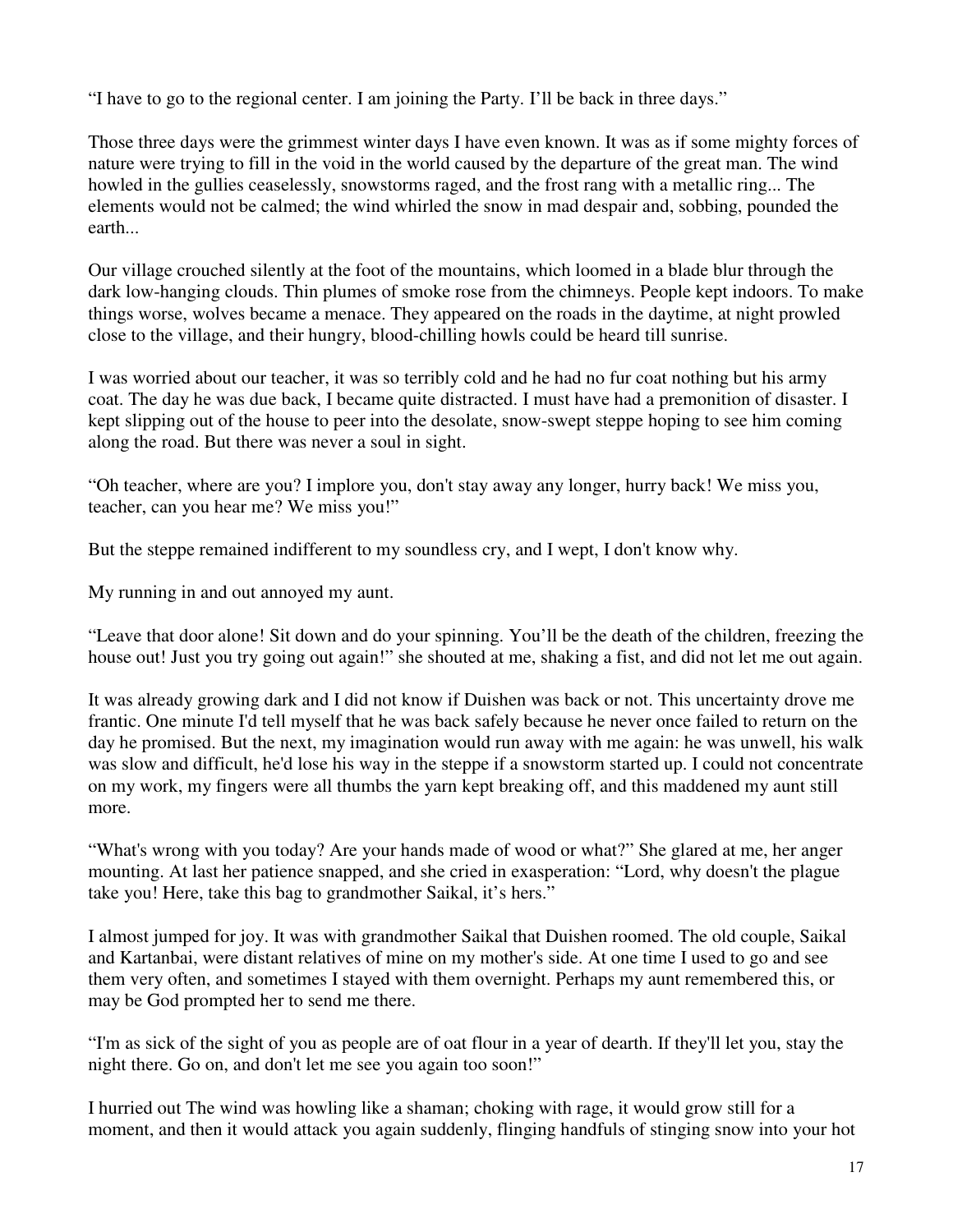face. Clutching the bag under my arm, I started at a run across the village to the other end, following the fresh tracks of a house's hoofs in the snow. One thought alone preyed on my mind: "Is he back?"

He wasn't. Gasping for breath, I rushed into the house, startling poor grandmother Saikal.

"What's up?" she cried in alarm. "Why did you run so fast, are you in trouble?"

"No, no, trouble. I've brought you back your bag. May I stay with you tonight?"

"Of course, my dear child. Oh, you naughty girl, how you frightened me! You haven't been to see us for a long time. Come, sit in front of the fire, you're frozen."

"Put some meat in the pot, old woman, give the child a treat. And Duishen must be coming home soon," said Kartanbai. He was sitting near the window, resoling his felt boots. "He ought to have been home long ago, but no need to worry, he'll come before nightfall. Our old nag's very spry when she's heading for home."

Slowly, night crept up to the windows. My heart stood on guard, it stopped beating every time a dog barked or a voice came from outside. Still, there was no sign of Duishen. I was glad grandmother Saikal was so talkative it made the waiting easier.

And so we sat up waiting for him. At midnight, Kartanbai decided to go to bed.

"Make the beds, old woman," he said. "He's not coming tonight. It's too late now. Officials are busy people; it's business that's keeping him. Otherwise he'd have been back hours ago." The old man settled down to sleep. A bed was made for me in the corner behind the stove. But I could not sleep. Kartanbai was coughing all the time, tossing and turning and muttering prayers.

"How's my poor old nag doing?" he whispered fretfully. "No one will give you a blade of straw free of charge, and oats you can't even buy for money."

He soon fell asleep, and now it was the wind that kept me awake. It groped about the roof, rustled the straw on the eaves and scraped against the windowpanes with its rough hand. I could hear it hurting the snow against the walls outside.

Kartanbai's confidence that all was well with Duishen did not put my mind at rest. I waited for him; all my thoughts were of him--a solitary figure braving the windswept snowy steppe. I must have dozed off, for suddenly I was jolted awake. A nasal, drawn-out howl seemed to rise from the ground and hang, vibrating, in the air. Wolves! And not one, but many. Calling to one another from different directions, they were converging. Their whines merged into one long, eerie howl that rose and fell together with the wind, now fading, now coming nearer again. At moments, the wolves seemed to be quite near, just outside the house.

"They're howling for a snowstorm," the old woman whispered.

Kartanbai did not say anything; he was listening hard to the sounds.

"No, there's something behind this. They're chasing someone. It's either a man or a horse they're closing in on. Hear them? I only hope it's not Duishen. He's not afraid of anything, the young fool." In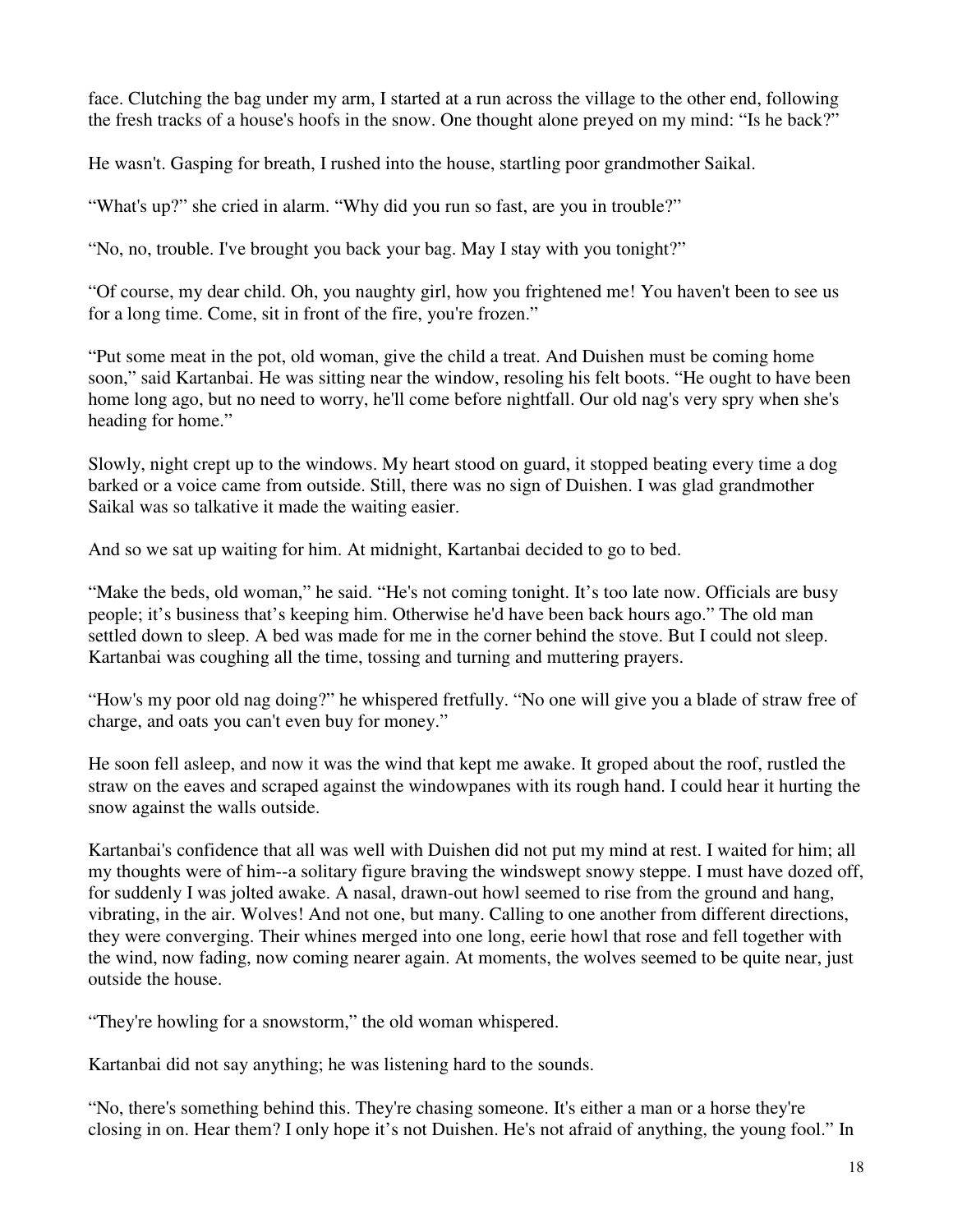nervous haste, Kartanbai fumbled in the dark for his fur coat. "Light the lamp, old woman. Hurry, for God's sake!"

We were up at once, Saikal and I, shaking with fear. It took her a moment or two to find the lamp and light it. And suddenly the howling stopped, the sound broke off so abruptly as if it had never been.

"They've attacked, damn them!" Kartanbai cried out.

Picking up a crutch he rushed to the door, but at that precise moment his dogs began to bark, someone rushed past the windows and then started banging on the door.

A cloud of vapor tore into the room. When it dispersed we saw Duishen. He staggered in, panting, his face ashen, and slumped against the wall.

"Rifle," he breathed out the word.

But we were too overwrought to understand. Everything went dark before my eyes, and as through a fog I heard the two old people intoning:

"Sacrifice the black sheep, sacrifice the white sheep! May the holy Baubedin keep you! Is it really you?"

"Rifle... give me a rifle!" Duishen repeated.

"We won't let you go, not while there's life left in us!" the old couple begged him. "You'll have to kill us first!"

My whole body went strangely limp, and I lay down without uttering a word.

"They overtook me on the very doorstep," Duishen sighed noisily and threw his whip into a comer. "The mare was already winded, and then those wolves started chasing her, she made it to the village and collapsed. That's when they went at her."

"Never mind the horse, you're alive and that's all that matters. If the mare hadn't dropped, they wouldn't have let you go either. Glory be to Baubedin the Guardian that it has ended like this. Take your things off now, and sit here in front of the fire. Let me pull your boots off for you," Kartanbai said, fussing around Duishen. "Woman, warm up whatever you've got to eat."

The two men sat down in front of the fire.

"Oh well, if it had to be it had to be," Kartanbai said with a sigh.

"Why were you so late starting back?"

"The meeting lasted longer than I expected. I have joined the Party, Karake."

"That's good. But you could have started tomorrow morning. I don't suppose anyone drove you off with a stick, eh?"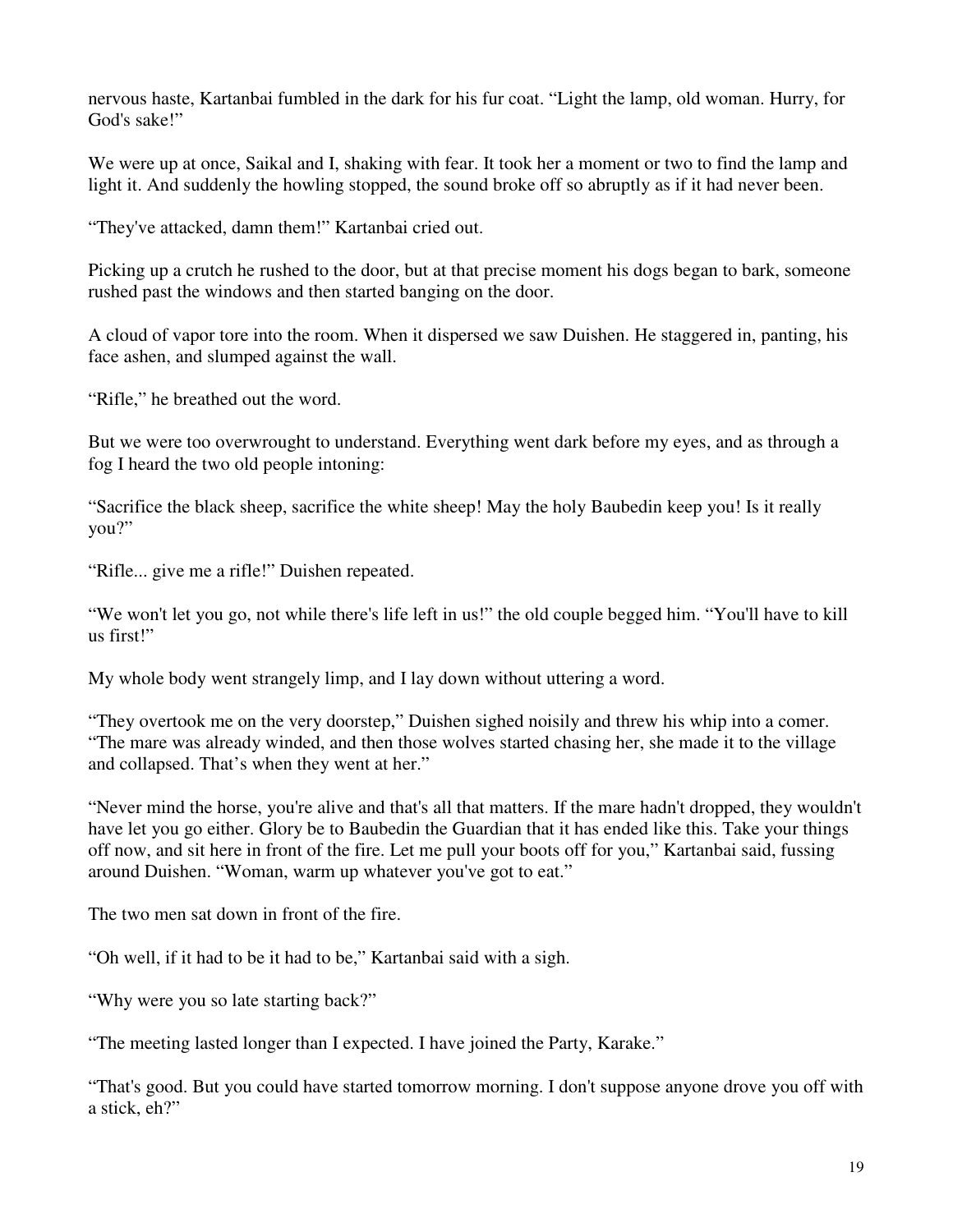"I promised the children I'd be back today," Duishen said. "They're coming to school tomorrow morning."

"What a fool!" Kartanbai started up angrily. "Just listen to him, old woman, he risked his life to keep a promise to those brats! How do you like that! And what if you didn't come through alive, what then? What kind of nonsense are you talking, you dunderhead?"

"It's my duty, my job, Karake. I'm sorry about the horse. I always went on foot, I should have done so this time, too, but no, I had to borrow your horse, only to feed it to the wolves..."

"Never mind that. To hell with the old nag. She was sacrificed for your life, leave it at that" the old man said fiercely. "I've been a horseless peasant all my life, so I'll manage, don't worry. If Soviet power stands firm, I'll get myself another one."

"Those are true words," Saikal said in a voice heavy with tears. "We'll get ourselves another one…. Here, son, eat this while it's nice and hot."

They fell silent.

"I can't make you out, Duishen," Kartanbai said pensively raking the fire. "You're not a stupid person, I'd sooner call you brainy. What for do you take all that trouble with the school, with those silly kids? Is there no better job for you? Why, if you went to work for some one as a shepherd, you'd live in warmth and plenty..."

"I know you wish me well, Karake. But if those silly kids grow up to think as you do that we've no use for schools, for education, the Soviet state won't get very far. You do want it to stand firm, to last, don't you? And that's why I don't mind taking all that trouble, Karake. If only I could teach better, I'd want nothing more. You know that Lenin said..."

"Listen to me a minute," Kartanbai broke in, thought for a moment, and then went on: "You're grieving so. But tears won't bring Lenin back, you know. Alas, there's no power on earth that could. D'you think others don't mourn him like you do? Right here under my ribs my heart is smoldering, and the smoke is bitter. I honestly don't know how this will agree with your politics but I pray for Lenin five times a day, even though he belonged to a different faith. Sometimes I think, Duishen, that you and I needn't weep all those tears. That's how I see it in my own way. Lenin has remained in people's hearts, in the people itself, and this will be handed down from father to son, it's in the blood..."

"Thank you, Karake, for these words. Thank you. Your thinking is right. Lenin has left us, but we'll model our life on him."

Listening to their conversation I seemed to be slowly coming back from somewhere far away. At first it was like a dream. I could not make myself believe that Duishen was really back, safe and sound. And then a hot wave of joy, as overwhelming and irresistible as a spring flood, gushed into my released heart, and I sobbed. Perhaps no one had ever experienced such joy before. In those minutes nothing existed: neither the mud hut I was in, nor the snowstorm raging outside, nor the wolf pack tearing Kartanbai's only horse to pieces. Nothing at all! With my heart, my mind, my entire being I felt a happiness that was extraordinary, infinite, and as immeasurable as light. I pulled the blanket over my head and pressed my hands to my mouth so no one should hear my sobs. But Duishen did.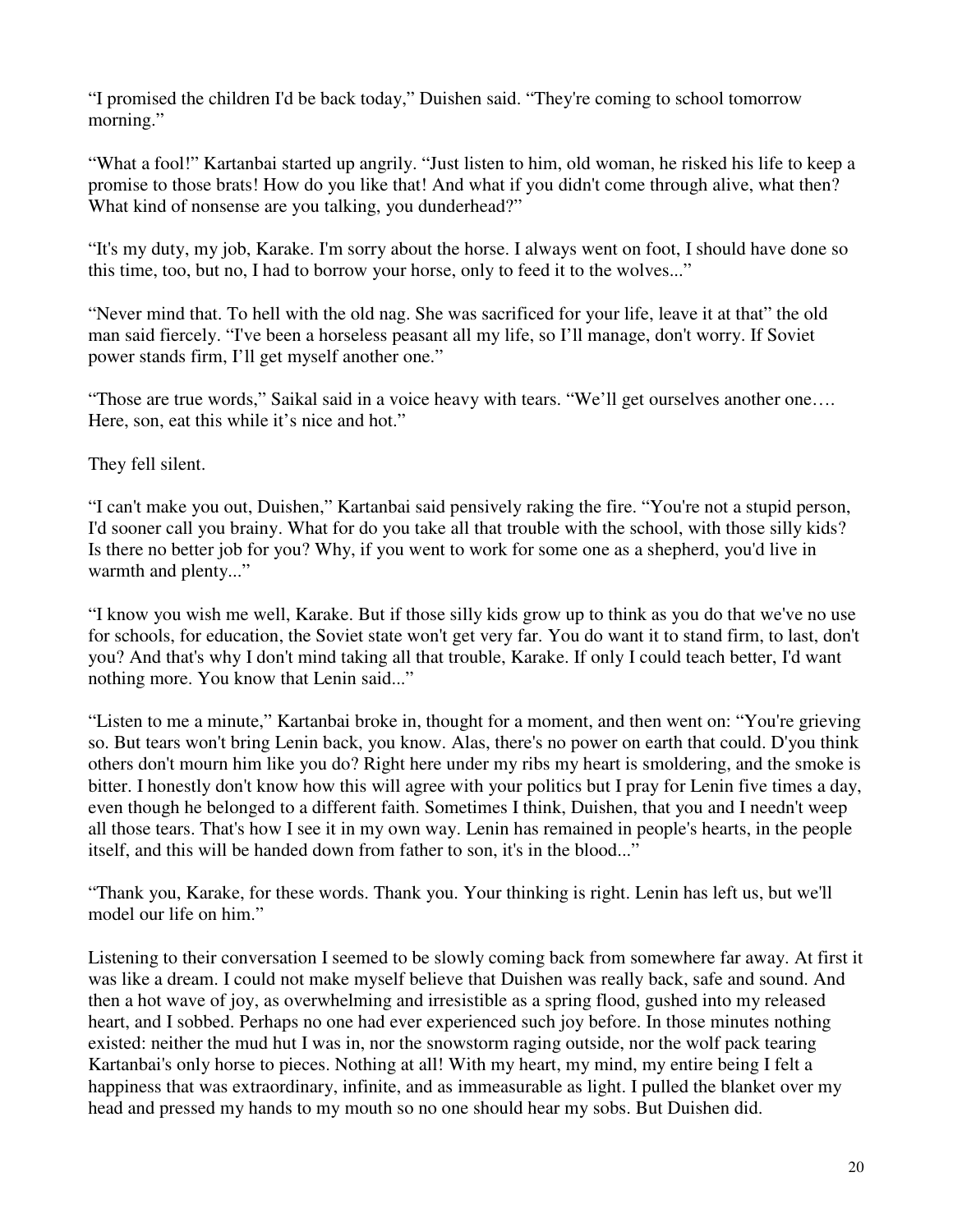"Who's that weeping behind the stove?" he asked.

"It's only Altynai, she's had a scare, that's why she's crying," Saikal told him.

"Is Altynai here?" Duishen sprang up and hurried to me. He kneeled beside me and, touching me on the shoulder, said: "What's the matter, Altynai? Why are you crying?"

I turned away to the wall, and wept with more abandon than before.

"Don't, dearest. What has frightened you so? You're a big girl, you mustn't cry...Come, look at me..."

I hugged him tight, buried by hot, tear-stained face in his shoulder, and sobbed uncontrollably. I was feverish with joy, I was helpless against it.

"Her heart has shifted, I'm afraid," Kartanbai said anxiously, and got up from the rug. "Come on, old woman, whisper a charm, and be quick about it."

They all began to fuss around me. Saikal whispered magic words, sprinkled my face with cold and hot water, and mingled her tears with mine.

Ah, if they had only known that my heart had "shifted" because of happiness so great that it could not be put into words.

Duishen sat by my bedside, gently stroking my hot forehead with his cool hand until I calmed down and fell asleep.

Winter moved away to the other side of the mountain pass. Spring was already driving in her blue flocks. Streams of warm air flowed up the mountains from the ns, swollen with melted snow. They carried upward springtime fragrance of the earth, the smell of fresh milk. Snowdrifts sagged, the ice in the mountains broke, began to tinkle and then, joining as they ran, they came down in strong, rapid rivers, destroying in their path and filling the washed-out gullies with their lusty song.

This was perhaps the first spring of my maidenhood. At least, it seemed more beautiful to me than any spring I had ever known. From the top of the hill you looked down upon a lovely, springtime world. It seemed to be flying down the slopes with arms outspread faster and faster, unable to stop, down into the sunlit steppe, shimmering mysteriously through a gossamer veil of silver. Somewhere, miles away, you glimpsed the blue of melting lakes, somewhere, miles away, you heard the neighing of horses, you saw cranes flying across the sky, carrying the white clouds on their wings. Where had they come from, and where were they calling you to with cries so nostalgic, so insistent?

With the coming of spring life became more fun. We invented new games to play we laughed for sheer joy of living, and ran all the way home from school shouting to one another. My aunt resented my having fun, and never missed a chance to scold me.

"You've no call to gambol so, you fool. It doesn't seem to worry you that you're an old maid. Other girls of your age have long been married; they've brought more relatives into their families, and you... Some pastime, going to school! Never mind, I'll fix you yet..."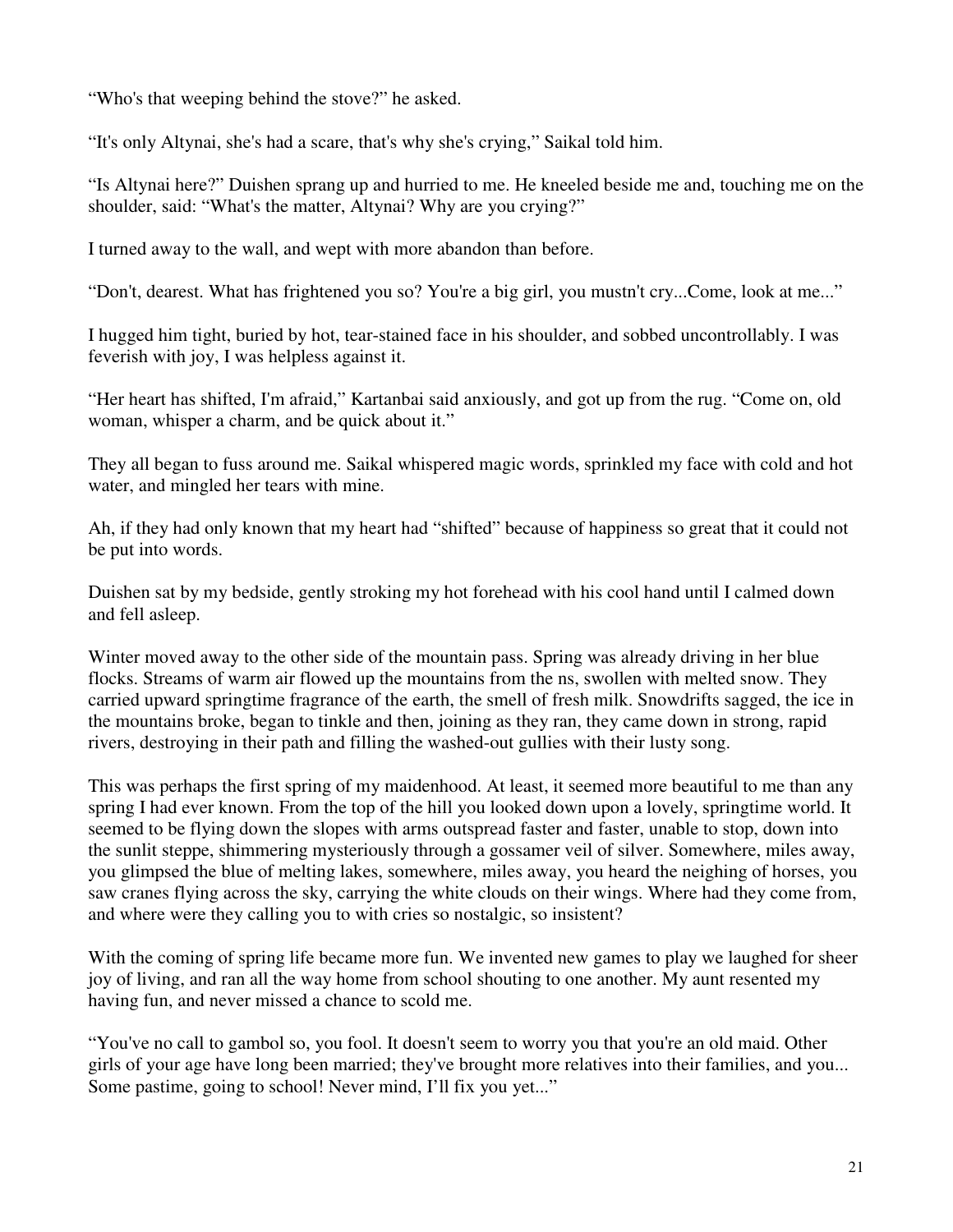Truth to tell, I didn't take my aunt's threats too seriously. I was used to her abusing me. Besides, calling me an old maid simply wasn't fair. I had grown taller that spring, that's all.

"You're still a tousled child," Duishen would say to me, laughing. "And your hair's ginger too, I think."

I did not mind this in the least "I know my hair's tousled, but it's not really ginger," I'd say to myself. "I won't look like this when I've grown a little older and become a real bride. My aunt will see how beautiful I can be. Duishen says my eyes shine like stars and that I've an open face."

One day, coming from school, I found two strange horses tethered in our yard. Judging by the saddles and harness, the riders came from the mountains. Mountain people sometimes dropped in to see my uncle and aunt on their way to the flourmill or coming back from market.

From the doorway I heard my aunt give a simpering laugh, and it jarred on me.

"Cheer up, nephew dear, it won't break you," I heard her say. "But once you've got the little dove in your hands, you won't be able to thank me enough."

Her words were greeted with guffaws and shouts of approval, but the moment I walked in they fell silent. A fat, stocky man with a red, beefy face was squatting on the felt rug before a spread tablecloth. He looked at me Obliquely from under his red-fox hat, pulled down low over his sweating forehead, cleared his throat and dropped his eyes.

"Oh you're back, daughter dear, come in, sweet child," my aunt welcomed me with a smile of sham affection.

Uncle was squatting on the edge of the felt rug with another man I did not know. They were playing cards, drinking liquor and eating *beshbarmak*. They were both drunk, and when they slapped down the cards their heads nodded stupidly.

Our cat stole up to the tablecloth, but the red-faced man struck her so hard on the head with his knuckles that she streaked away with an anguished cry, and hid in the farthest comer. Poor pussy, he had hurt her so! I wanted to escape, but I didn't know how to-do it. My aunt came to my rescue,

"Daughter dear, dinner's in the pot, go and have some before it gets cold," she said to me.

I was glad to go, but my aunt's strange manner worried me and put me on my guard.

A couple of hours later, the two men got into their saddles and rode away into the mountains. My aunt at once began to swear at me in her old way and I felt easier in my mind. "She was drunk, that's why she was so loving." I decided.

A few days after this, grandmother Saikal came to see my aunt. I was out in the yard, but I heard the old woman say:

"Are you in your right mind? You're wrecking her life!"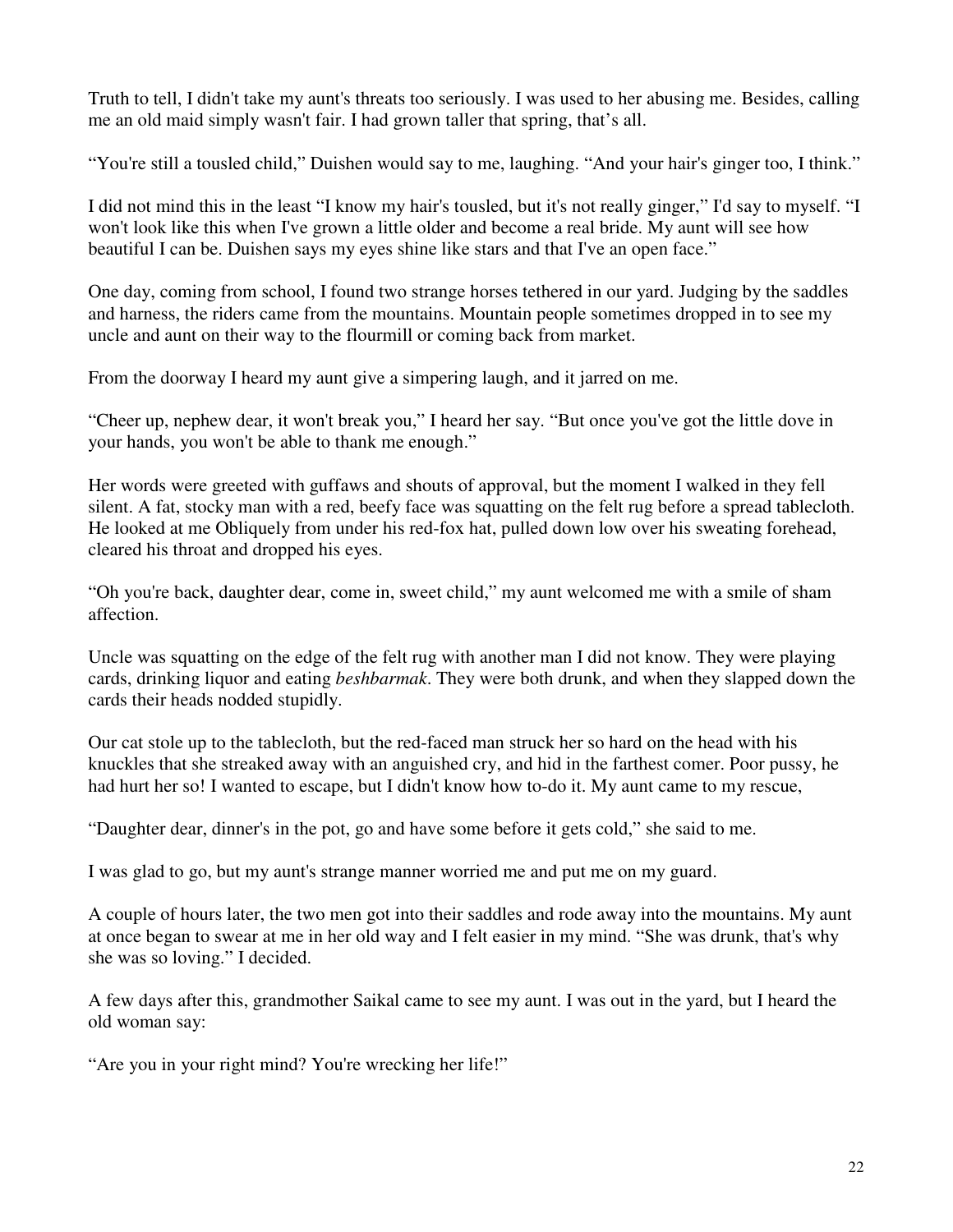They argued hotly about something, both shouting at once, and then Saikal came out of the house, looking furious. She glanced at me with both anger and pity, and went away without saying a word to me. That glance of hers disturbed me. In what way have I displeased her, why that look?

When I came to school the following morning, I saw at once that Duishen was unhappy and worried, though he tried to conceal his mood from us. And another thing I noticed was that he avoided looking at me. After lessons, when we all poured out of doors in a crowd, Duishen called me back.

"Wait, Altynai," he slid, looking at me earnestly and placing his hand on my shoulder. "Don't go home. Do you understand why, Altynai?"

My blood ran cold. It only dawned on me then what my aunt wanted to do to me.

"I'll give them your answer myself," Duishen said. "You'll stay with us for the time being. And keep close by me."

I must have looked as frightened as I felt. Duishen lifted my chin with gentle fingers and, looking straight into my eyes, smiled his usual smile.

"Don't be scared, Altynai," he said, laughing. "When I'm with you, you needn't fear anything. Just carry on as you've been doing, do your lessons, come to school, and forget about everything else. I know what a coward you are... Yes, I've been wanting to tell you," he laughed again, remembering something funny, and said: "D'you know where Karake went that morning while the rest of us were still asleep? Who d'you think he went to fetch? A witch doctor! Jainak's old woman. When he came back with her, I asked him: 'What have you brought her for?' And he said: 'Let her do a bit of magic. Altynai's heart has shifted from fright.' I told him: 'throw her out of the house, she'll demand a sheep at the very least. And we're not that rich. We can't offer her a horse either, because we've given it to the wolves!'

You were still asleep. And so I got rid of her. Karake wouldn't speak to me for a week after that, I'd made him lose face, he said. They're very good people though, Saikal and Kartanbai, you rarely meet kinder ones. All right, let's go home now, Altynai, come along."

I tried to be brave for Duishen's sake, but I was terrified that my aunt would come and take me away by sheer force. And then they'd do whatever they pleased with me, and no one in the village could stop them. I stayed awake all night, waiting for the storm to break.

Duishen, of course, knew how I felt. And perhaps it was to distract me that next day he brought two saplings to school. After lessons, he took me by the hand and led me to the back of the school.

"You and I have a job to do, Altynai," he said with an air of mystery. "I've brought these young poplars for you. We're going to plant them, together. As they grow and gain strength, you, too, will grow up into a splendid woman. You have a good heart and an inquisitive mind. You'll become a scholar, I'm convinced it will be so; you'll see, you're destined to be a scholar. These saplings are like you, they're so young and slender Let's plant them with our own hands, Altynai. And may you find happiness in learning, my lovely shining star..."

The saplings were my height; they were slender young trees with bluish trunks. Just as we finished planting them, a puff of wind came from the mountains and touched the tiny leaves for the first time, breathing life into them. The leaves quivered, and the poplars swayed...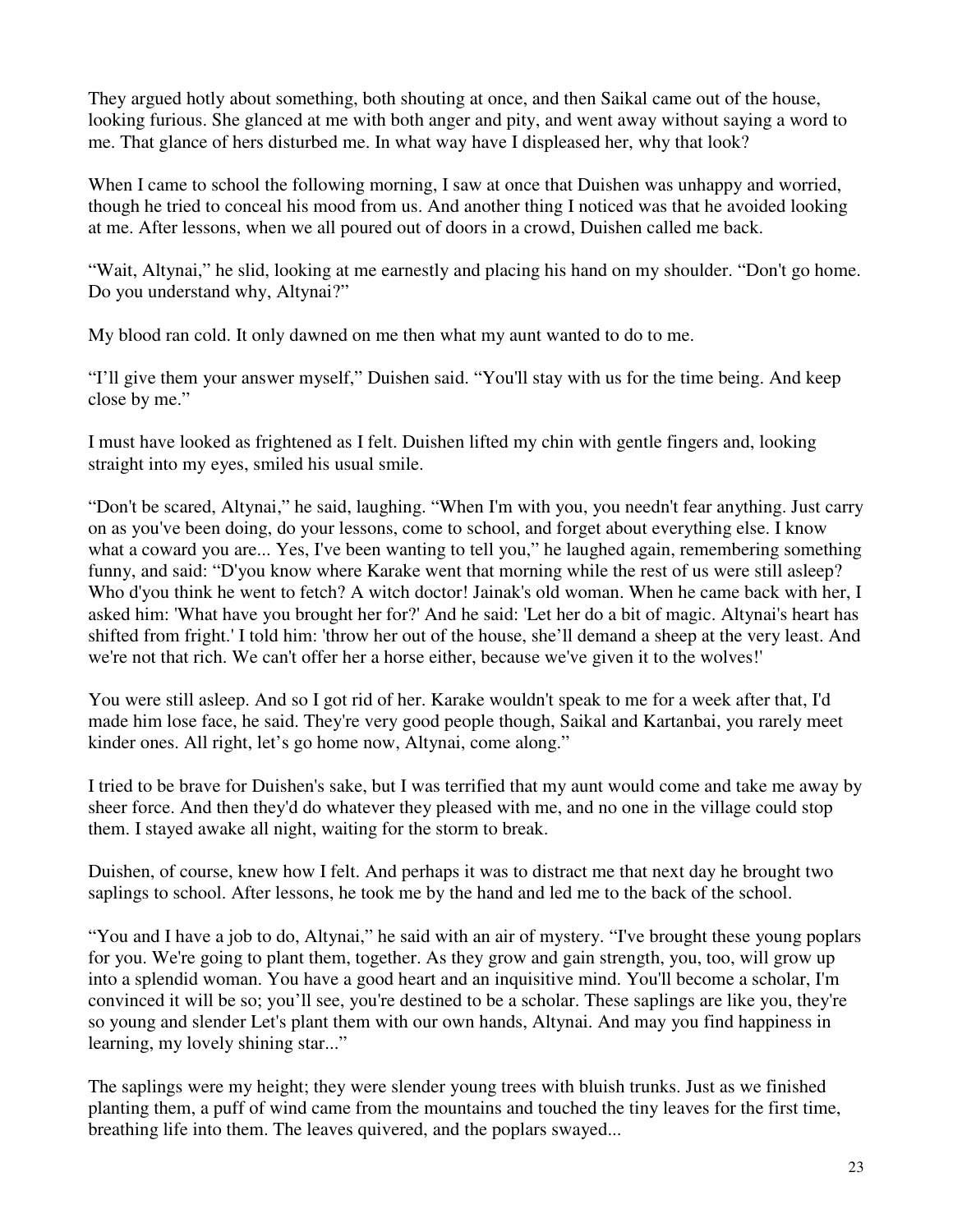"Look how nice!" Duishen said happily, stepping back. "And now we'll dig a small ditch from that spring over there. They'll grow into handsome trees, you'll see! They'll be standing here, on this hill, side by side like two brothers. And they'll always be in sight to gladden the hearts of good people. Life will be different then, too, Altynai. The best is still ahead..."

Even now, words fail me to express how moved I was by Duishen's goodness. I just stood and gazed at him. I gazed with new eyes, enraptured by so much noble beauty in his face, such tenderness and kindness in his eyes, I stared as if I had not known how strong and clever his hands could be, how clear his bright smile that warmed the heart. Surging in my breast in a hot wave was a new and strange feeling from a realm of emotions, which had so far been closed to me. Inwardly I strained towards him, to tell him: "Teacher, thank you for being what you are... I want to embrace you and kiss you!" But I did not have the courage; I was ashamed to say those words out loud. Maybe I ought to have said them...

As we stood on that hill, rising amid the newly green plains at the foot of the mountains, the sky above us was a clear blue, and each dreamed his own dream. The threat overhanging me was farthest from my thoughts. I gave no thought to the morrow; I did not wonder why my aunt made no effort to find me, though I had not been home for two days. Vaguely I hoped that they had forgotten all about me, or had perhaps decided to leave me alone. These thoughts did trouble Duishen, though.

"Don't worry too much, Altynai, we'll find a way out" he said on the way back to the village. "I'm going to the regional center the day after tomorrow, I'll talk about you there. Maybe I'll get them to send you to town, to school. Would you like to go?"

"I'll do whatever you say, teacher."

Although I had not the slightest notion of what a town was, Duishen's wish to send me there was enough to start me dreaming of life in town. I could think of nothing else now. One minute it would appear too strange and frightening, and the next I'd be dying to go.

The next day at school I daydreamed through the lessons: who would I stay with in town, how would I live there? If someone would give me a home, I'd do everything I was told to do-chop firewood, fetch water, wash clothes, everything. The sudden thudding of hoof- beats outside made me start. The horses were coming so fast, they would surely trample our school underfoot. Startled, we all sat up, listening apprehensively.

"Carry on with our work, pay no attention," Duishen said quickly.

The door flew open, banging back against the wall, and on the threshold stood my aunt. There was a malignant, gloating expression on her sneering face. Duishen went up to the door.

"What brings you here?" he asked her. "Nothing that's any concern of yours. I'm getting my daughter married off. Come here, you slut!" She made a rush towards me, but Duishen barred the way.

"We've only school children here, there's no one old enough for marriage," he said with deliberate calm.

"We'll see about that. Hey, men, grab the little bitch, take her outside."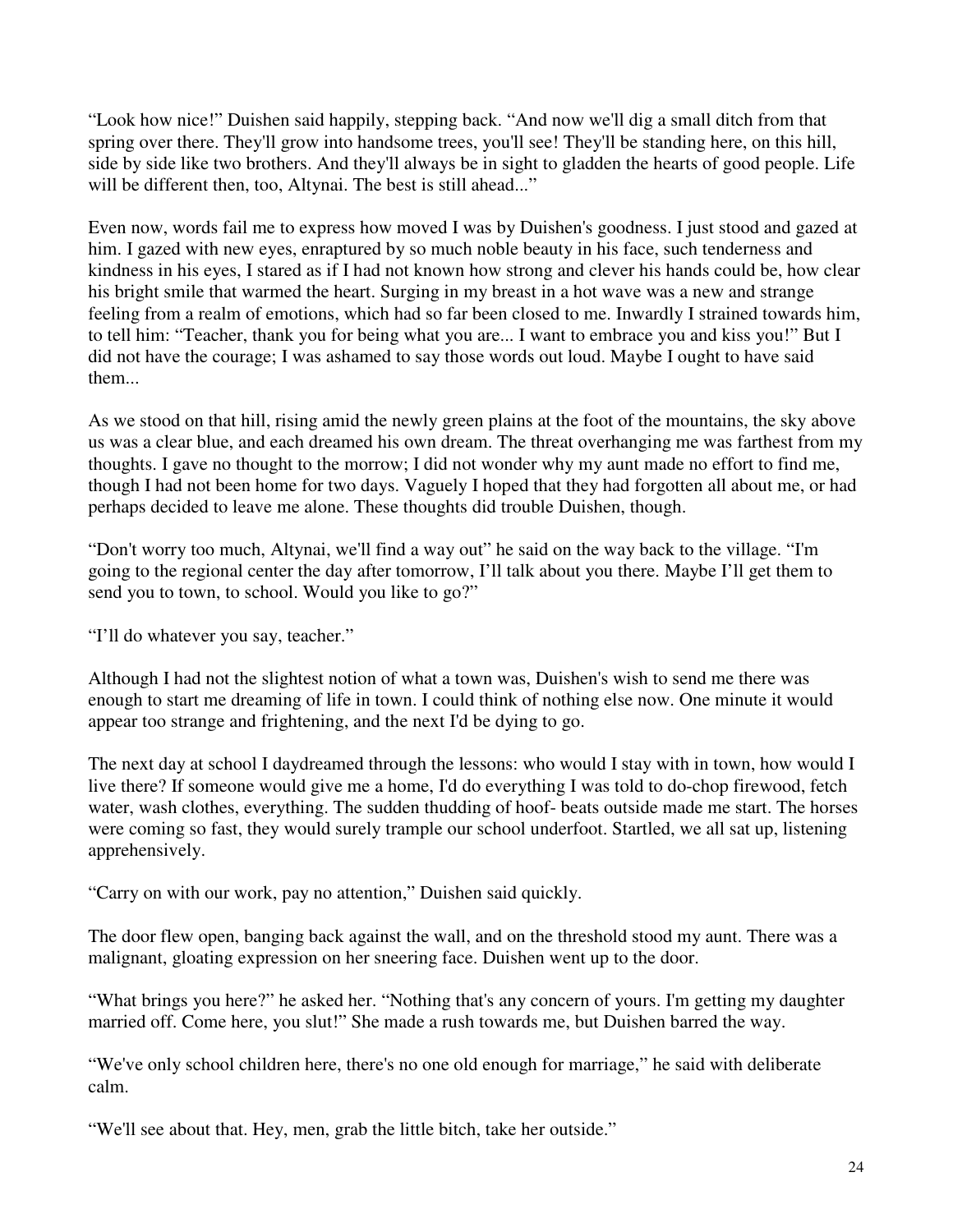She beckoned to one of the riders; it was the man in the red-fox hat. The other two men also dismounted. They were armed with heavy sticks.

Duishen stood where he was.

"You mangy, homeless cur, d'you think you can order our girls about? Out of my way, you!" snarled the beefy-faced man, advancing on Duishen like a charging bear.

"You've no right to break in, this is a school" Duishen said, holding fast on to the door jambs.

"What did I tell you? He's been whoring with the little bitch free of charge all this time," shrieked my aunt. "I spit on your school!" the red-faced man bellowed turning purple, and taking a swing with his whip.

Duishen was the quicker. He kicked the man in the belly, and he went down, groaning. In a flash, the other two riders pounced on our teacher. The children clung to me with loud cries. I rushed into the melee with the youngsters holding fast to my skirt.

"Let the teacher go! Don't hurt him! Here I am, take me, but don't hurt the teacher!" I cried.

Duishen turned round. He was streaming blood, and his face was frightening in its fury. He picked up a piece of the smashed door and swung it, shouting:

"Run, children, run home, Run, Altynai!" His shout rose to a scream, as they broke his arm. Holding it up with his other hand, Duishen backed away and the two men, roaring like mad bulls, attacked the now defenseless teacher.

"Hit him! Hit him! On the head! hit to kill!"

My aunt and the red-faced brute seized me. They looped my plait round my neck and pulled me outside. I tried to jerk free with all the strength I had in my body, and in that second I saw my schoolmates huddled together, paralyzed with fear their mouths open to scream, and Duishen slumped against the wall, spattered with his blood.

"Teacher!"

But Duishen could not help me. He could hardly stand. He swayed drunkenly as they mined blows on him. He tried to raise his lolling head, but they hit him again and again. I was thrown on the ground, and my hands were tied and then Duishen collapsed.

"Teacher!"

My mouth was stopped, and I was flung across a saddle.

The red-faced one had already mounted, and now he crushed me with his hands and his body. The other two men also leapt into their saddles. My aunt ran beside me, cursing me and hitting me on the head.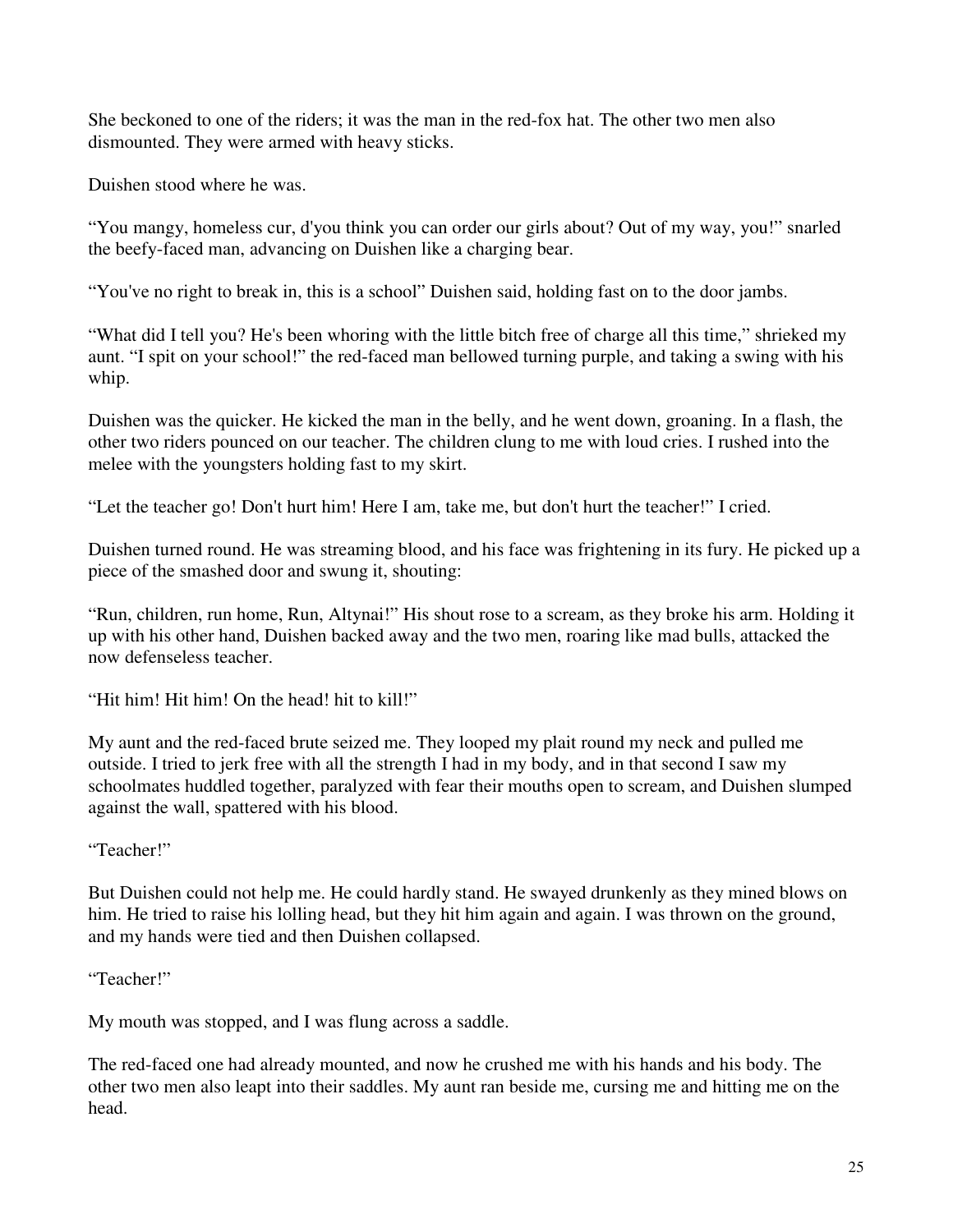"You've been asking for this! I'm rid of you now! Its the end of your precious teacher, too!"

But it was not the end of him. Suddenly, I heard his desperate cry: "Altynai!"

Hanging head down from the horse, I turned to look with difficulty. Duishen was running after us. Beaten almost to a pulp, with blood all over him, he was running, and in his hand there was a large stone. Behind him came the whole class, sobbing and screaming.

"Stop, you brutes! Stop! Let her go! Altynai!" Duishen shouted.

The riders stopped, and the two men who had manhandled Duishen, rode back towards him. Clutching the sleeve of his broken arm with his teeth Duishen took aim and threw the stone. He missed. And then the two struck him with their sticks, and he fell. In the split second before I fainted I saw the children running to their teacher's prostrate body and stopping in fright.

I don't know how and where they took me. I came to in a strange yurt. Early stars, serene and untroubled, peeped into the opening at the top. I could hear a river somewhere close by and the voices of shepherds. A grim- looking woman, withered and bent like a snag, sat in front of the Mack hearth. Her face was as dark as earth. I turned away and saw...Oh, how I wished I could kill him with a look!

"Hey, black one, wake her up," said the red-faced brute.

The black woman came close, gripped my shoulder with a hard, calloused hand, and shook.

"Make her see reason. If she won't never mind, I'm not going to waste words on her"

He left the yurt. The black woman squatted down again and did not utter a sound. Was she dumb, perhaps? Her eyes, dead as cold ashes, stared dully, expressing nothing. There are dogs like that, beaten into submission as pups. Their cruel masters hit them on the head with anything handy, and gradually the dogs grow used to it, but a dumbness so hopeless, so vacuous comes into their eyes that looking into them makes you shudder. I looked into the dead eyes of the black woman and it seemed to me that I was no longer alive, that I was already dead and buried. I'd have believed it if it hadn't been for the noise of the river. The water rushed over the rapids, splashing and roaring. It was free...

Damn your black soul forever and ever, my cursed aunt! May you drown in my tears and my blood! That night, I was raped. I was only fifteen. Younger than my seducer's daughters.

On my third night there, I made up my mind to escape. I'd brave the hazards of the road, I'd risk being caught, but I'd fight while I had a breath in my body like my teacher, Duishen.

Noiselessly, I crept across the yurt to the opening. In the dark I groped for the flap, but found it secured with a horsehair lasso. It was hopeless trying to undo the intricate knots without a light. I then tried to raise the side of the yurt and crawl out. I struggled in vain: It was secured on the outside with the same· strong lassos to stakes driven into the ground.

My only chance was to find some sharp object and cut the rope on the door-flap. I groped about in the dark, but all I found was a small wooden stake. In desperation, I started digging a hole under the sidewall with it. It was a hopeless task, of course, but I was past reasoning. One thought alone hammered in my brain--to get out of there or die, anything not to hear his wheezing and his snores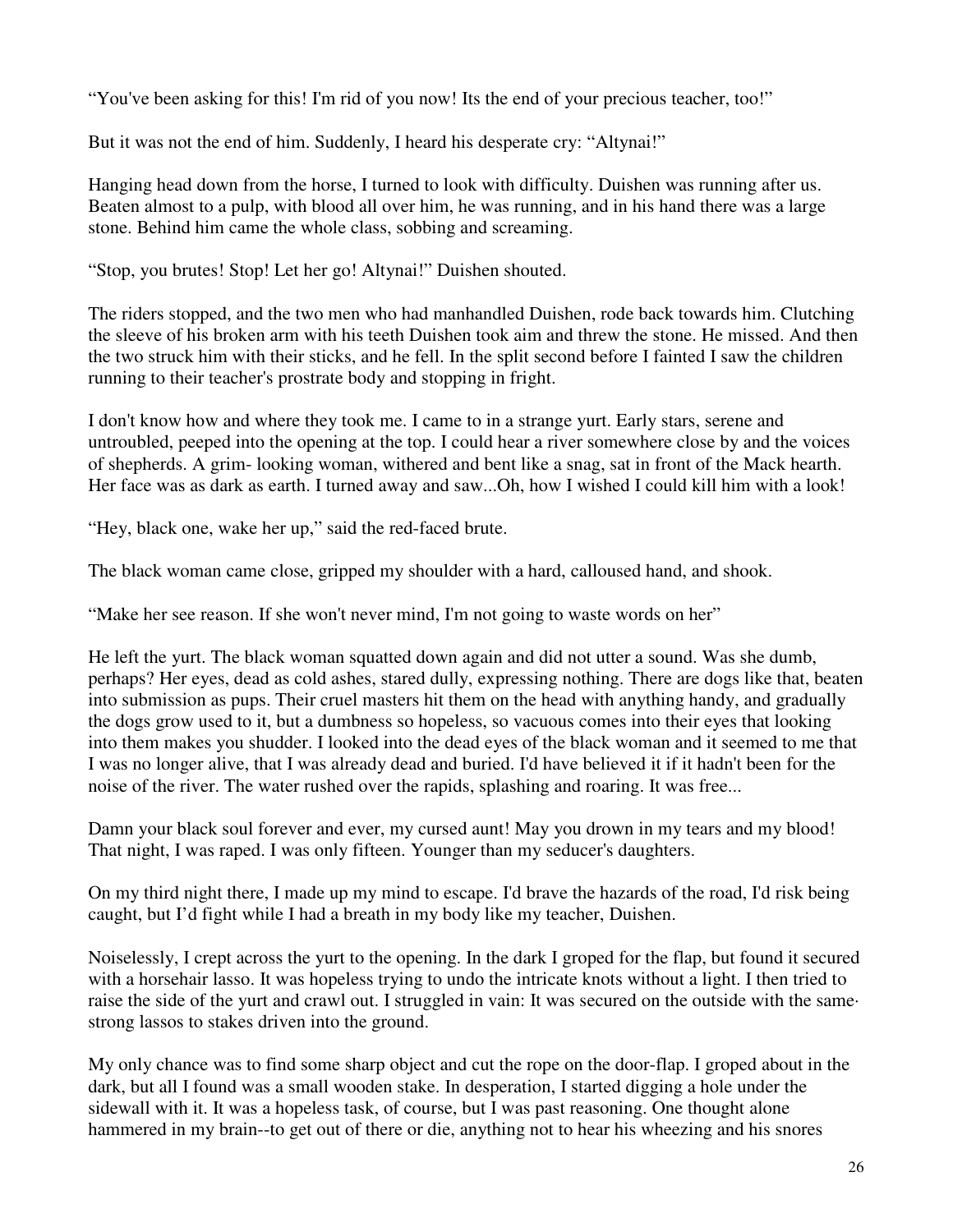again, anything not to remain a captive here, to die in freedom if die I must, to die fighting, but never submit.

I was a *tokol*--a concubine. Oh, how I hate that word! Who, in what rotten times had invented it? What can be more humiliating than being a second wife, a slave in body and soul? Rise from your graves, you poor women! Ghosts of all those raped, sullied women, deprived of human dignity, rise! Rise, martyrs, and make the old, hideously dark world quake! It is I who am calling you, I, the last of you, I who have suffered this fate and defied it!

That night I did not know that I should be saying this one-day. In a frenzy of despair, I scraped and scraped at the ground. The soil was rocky and would not yield. I scratched with my torn, bleeding nails. By the time I had dug a hole deep enough to push an arm through, day broke. Dogs began to bark, people woke up. A herd of horses thudded past to the river, and then came a flock of sleepy, snorting sheep. After that someone began to untie the lassos securing the yurt on the outside, and then proceeded to remove the felts. It was the silent black woman.

That meant they were getting ready to move. I suddenly remembered hearing snatches of conversation the day before: they were going to start this morning, move to the pass to begin with, and then go into the heart of the mountains, beyond the pass, for the rest of the summer. My plight seemed more hopeless still--escaping from there would be a hundred times more difficult.

I did not even bother to move away from the hole I had dug. What was the use? The black woman noticed the hole and the heap of earth beside it and said nothing, mutely going on with what she was doing. There was complete indifference to everything in her entire behavior as if nothing in the world could rouse any response in her. She did not even wake her husband; she dared not ask him to help with the packing. He lay snoring like a gear under a mountain of blankets and fur coats.

All the felts had been rolled up, the yurt was denuded, and I sat in it as in a cage, watching people on the other side of the river loading their bullocks and horses. I saw three men on horseback ride up to them and after speaking, start towards our yurt. At first I thought they were coming to get everyone together for the move, but then I looked harder and gasped. One was Duishen, and the other two wore militia caps and had red shoulder straps on their army coats.

I was so stunned and overwhelmed; I could not make a sound. My teacher was alive! What joy! But in my soul there was a black, gaping void: I was finished, soiled.

Duishen's head was bandaged and he had his arm in a sling. He jumped down to the ground, rushed into the yurt, and jerked the blankets off the red-faced snoring brute.

"Get up!" he shouted.

The man raised his head, rubbed his eyes, and made a lunge at Duishen, but shrank back at once on seeing the two revolvers leveled at him by the militiamen. Duishen grabbed him by the scruff of the neck, shook him, and brought his face close to his own with a· savage jerk.

"Bloody swine," he hissed through bloodless lips. "You'll go where you belong now! Come on."

The man docilely moved forward, but Duishen dug his fingers into his fat shoulder, swung him round and said in a breaking voice, glaring hard at him: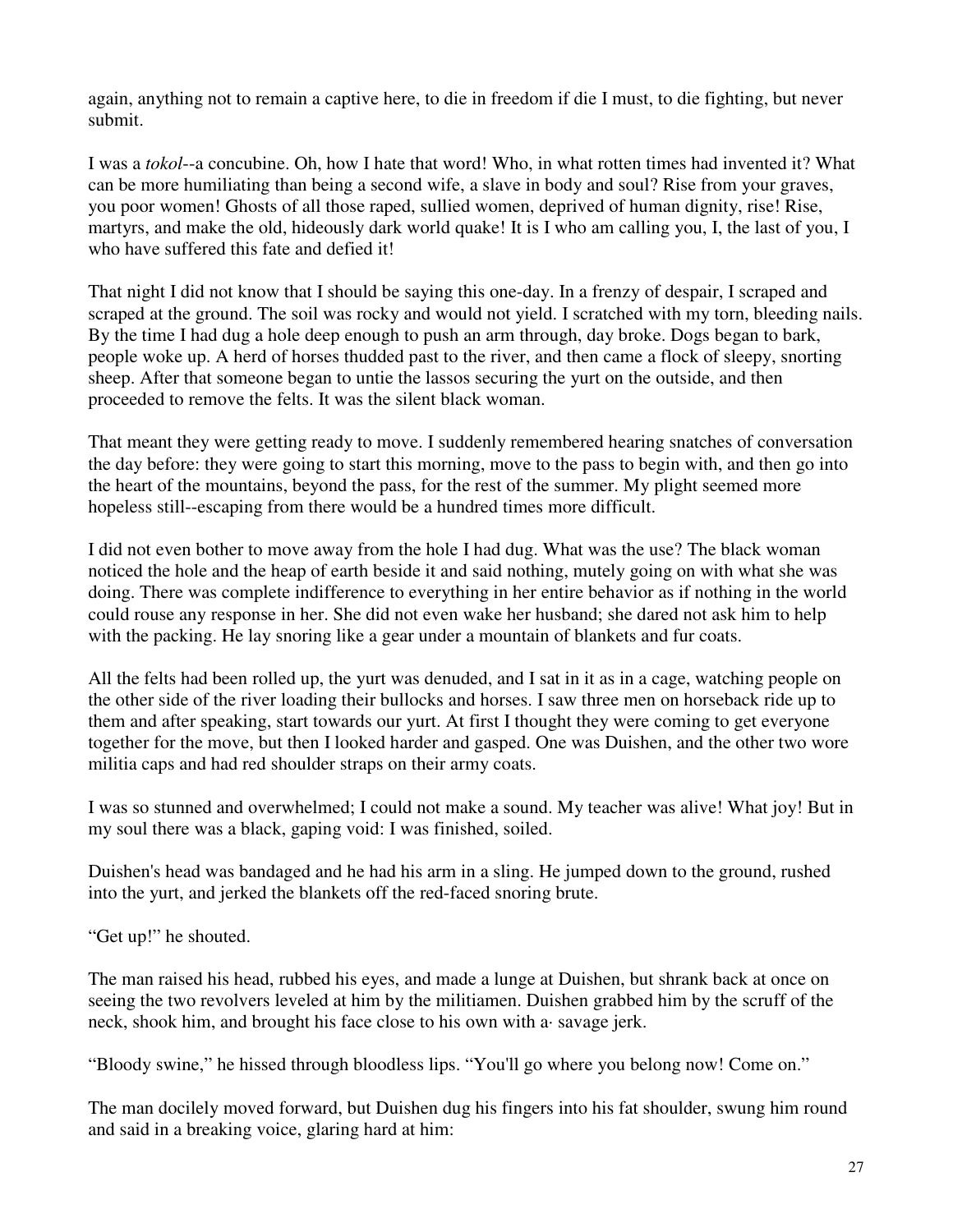"You think she's just a broken blade of grass you've tramped on? You think you've ruined her? No bloody fear, you haven't. Your day is gone, it's her day now, and this'll be the end of you!"

The red-faced man was allowed to put on his boots, after that his hands were tied and he was hauled up on a horse. One of the militiamen led the horse by the bridle, the other rode behind. I rode Duishen's horse, and he walked beside me.

When we started off, a scream so wild it was not quite human rose behind us. It was the black woman running after us and screaming. Madly, she leapt at her husband and knocked his hat off with a stone.

"Take this for the blood you've sucked, viper! Take this for my black days, viper! I won't let you off alive!" she-yelled at the top of her voice.

Perhaps she had never lifted her head in all the years of her married life. And now, all her accumulated bitterness, all her pent-up resentment broke through. Her piercing cries echoed in the narrow, rockfaced gorge. She jumped at her husband, who cowered in fear in his saddle; she threw manure, stones and lumps of mud at him, and screamed out curses.

"May no grass grow where you set foot! May your body lie unburied in the field, and may the ravens pick your eyes out! May I never see your face again! Begone, you fiend, begone, begone, begone!"

She paused for breath and then, shrieking, dashed away, her hair streaming out behind her in the wind.

It was like a nightmare. I was dizzy, crushed and miserable. Duishen was leading my horse by the bridle. He walked in silence, his bandaged head hung low.

At last we left the fateful gorge behind us. The militiamen had gone far ahead. And now Duishen halted the horse and looked at me for the first time, with torment in his eyes.

"I failed you, I have not kept you safe, Altynai. Forgive me," he said. He took my hand and pressed it to his cheek. "But even if you forgive me, I shall never forgive myself."

I hugged my horse's neck, and sobbed. Duishen stood beside me, stroking my hair without a word, letting me have my cry.

"Come, Altynai, let us go," he said at last. I have something to tell you. I've been to the regional center the day before yesterday. You're going to town, to school,"

When we came to a clear, noisy little river, Duishen stopped.

"Bathe your face, Altynai," he said, taking a cake of soap from his pocket. "Here you are, use this. If you like I'll take the horse to graze, and then you can take off your clothes and bathe in the river. Forget everything you've been through, never think of it again. Do take a swim, Altynai, it will make you feel much better. All right?"

I nodded. And when Duishen had walked away, I took off my clothes and gingerly stepped into the water. White, blue, green and red pebbles eyed me from the bottom. The blue water swirled, babbling round my ankles. I scooped up some water with my hands and splashed it on my breasts. It trickled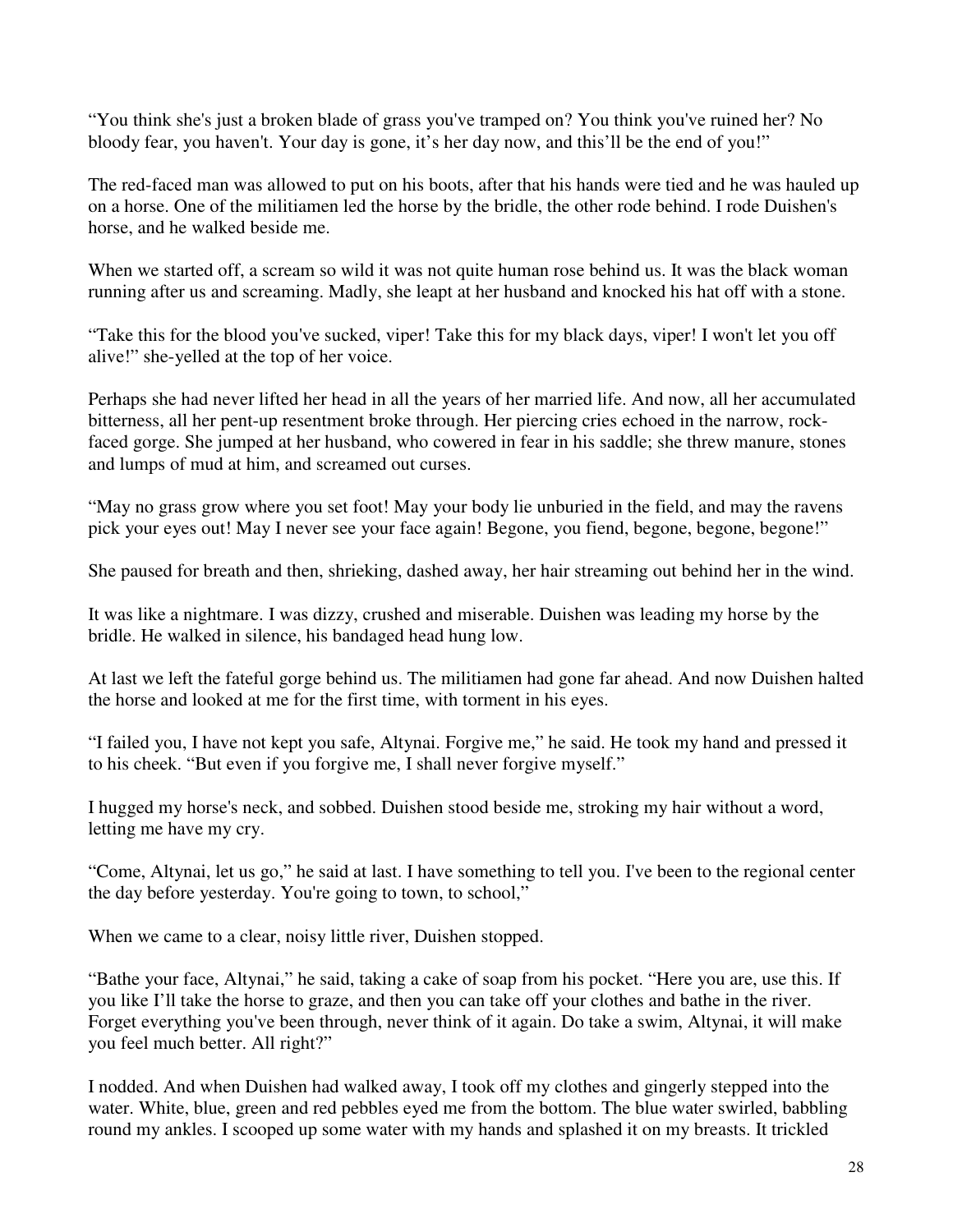down my body and I laughed for the first time in the last three days. Oh it was such joy to laugh! I splashed water on my body again and again, and then plunged in. The current swiftly carried me to the shallows; I got to my feet and plunged into the foaming stream again.

"Oh river, carry away the filth and ugliness of those three days! Oh water, make me as clean as you are!" I whispered.

Why can't we leave our footprints forever in places filled with precious memories for us? If I could find the path Duishen and I had followed coming down from the mountains, I would prostrate myself on the ground and kiss my teacher's footprints. That path means more to me than all the roads in the world. I bless that day, that path, that road I traveled back to life, to new faith in myself, to fresh hope, to light... I thank the sun that shone that day, I thank the earth...

Two days later, Duishen took me to the railway station.

After what had happened to me, I did not want to remain in the village any longer. My new life had to be begun in a new place. Saikal and Kartanbai got me ready for the journey; they fussed over me, pressed bundles of food on me, and wept like children. Many of our neighbors came in to say goodbye, the quarrelsome Satymkul among them. People generally approved my decision to leave at once.

"God be with you, child," Satymkul said to me. "May your road be clear! Do not be afraid, just live as the teacher has taught you and you'll be all right. Say what you may, but we, too have begun to understand some things better."

Our schoolchildren ran after the cart for a long time and waved...

There were several other youngsters going with me to the children's home in Tashkent. A Russian woman in a leather jacket was waiting for us at the railway station.

How often, in later life, the train took me past that small, poplar-shaded station in the mountains! I think I left half my heart there forever!

There was something so sad, so heart breaking in the wavering lilac light of that spring evening, as if the twilight itself knew that this was our good-bye. Duishen tried not to show how distressed he was, how heavy his heart, but I knew, because the same pain rose to my throat in a hot lump. He stood looking close into my eyes, his hands caressing my hair, my face, and even the buttons on my coat.

"If I could, I'd never let you go, Altynai, but I have no right to stand in your way. You've got to study. And I'm not very literate, you know. You must go; it's for the best... Maybe you'll make a real teacher one day, and then you'll remember our school, and laugh perhaps. Let it be so, let it be so..."

From afar came the whistle of the train, calling a resounding echo in the gorge, and then we saw its lights approaching. There was a stir among the waiting crowd.

"In another minute you'll be gone," Duishen said with a quiver in his voice. "Be happy. Altynai. And study hard, study, that's the main thing."

I could not speak, tears choked me.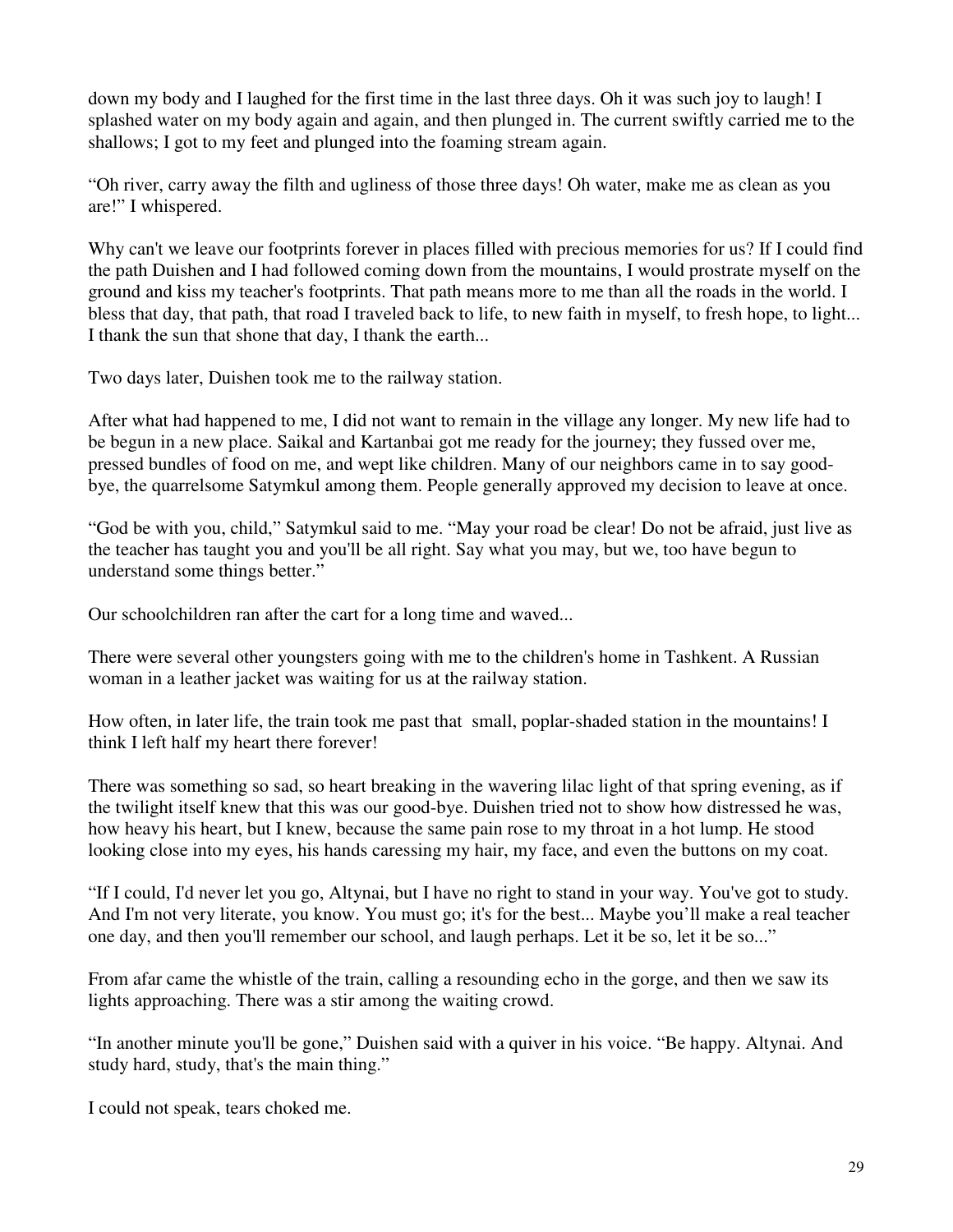"Don't cry, Altynai," he said, wiping my eyes. And suddenly remembering, he said: "Those poplars you and I have planted I'll tend with my own hands. And when you come back, an important person, you'll see how beautiful they have grown to be."

The train rolled in. Clanging, the cars came to a standstill.

"Well, we must say good-bye," Duishen took me in his arms and kissed me hard on the forehead. "Good luck, good-bye, my dearest...Don't be afraid, be brave always..."

I jumped on to the step and looked over my shoulder. Never will I forget that moment: Duishen, his arm in a sling, was looking at me with swimming eyes, he strained forward as if he wanted to touch me again, but at that moment the train started.

"Good-bye, Altynai! Good-bye, my shining light!" he called out.

"Good-bye, teacher! Good-bye, my dear, dear teacher!"

Duishen ran beside the train, he fell behind only to make a sudden dash forward again, and shouted: "Altynai!"

There was such urgency in his shout as if he suddenly realized he had not told me something terribly important he had wanted to tell me all along, but now it was too late, and he knew it. Till this day I can hear that shout, rising from the very heart, the very depths of his soul.

The train dived into a tunnel, came out onto a stretch of straight road and, gathering speed, carried me through the Kazakh plains to a new life...

Good-bye, teacher, good-bye, my first school, my childhood, good-bye, my first love...

I lived in a big town of which Duishen dreamed, I went to a big school with large windows, which he told us about. After finishing high school, I was sent to Moscow to enroll in an institute.

The difficulties that confronted me in those long years of study, the times I knew despair because it seemed to me I'd never master all that knowledge! I did not give in, though; I dared not, because of what I owed my first teacher. The thought of him gave me staying power when things were hardest. What others grasped 'at once took me an enormous effort to master, as I'd had to start from scratch.

While still in high school, I wrote Duishen a letter, telling him I loved him and was waiting for him. He did not answer. And I never wrote again. I think he denied himself and me happiness so I should not leave my studies. Perhaps he was right... Or was there another reason? The doubts, the agony I suffered in those days!

My first degree was conferred on me in Moscow, where I presented my thesis. It was a big, important victory for me. In those busy years I never once managed a visit home. And then the war broke out. Late that autumn, on my way to Frunze, I got off the train at the small railway station where Duishen and I parted that day, long ago. Luck was with me: there was a buggy going to our village.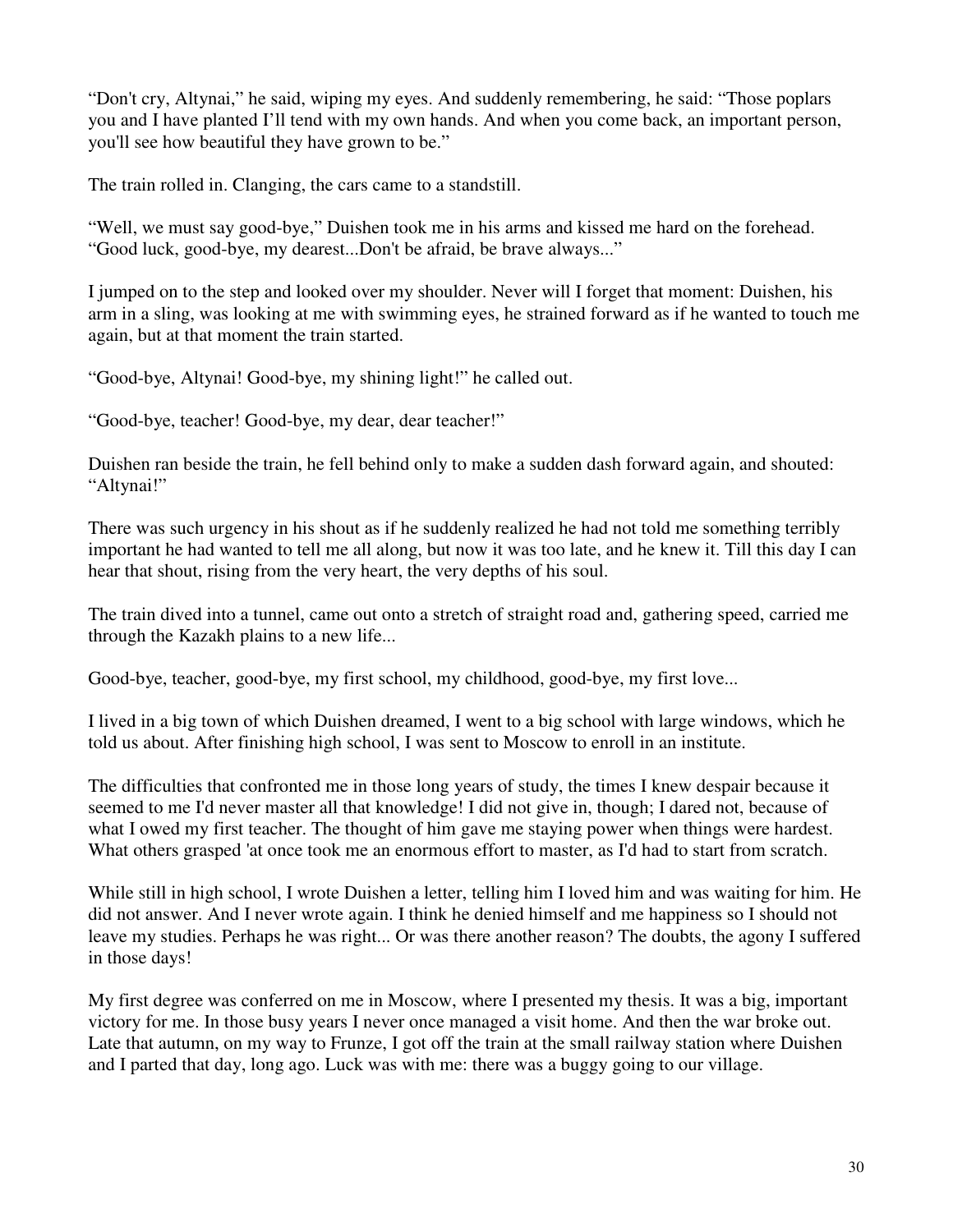My dear home that I only came back to in the grim days of war! Gladness filled me at the sight of my transformed country with its new villages; newly cultivated fields, new roads and bridges, but the shadow of war marred my joy.

I felt a thrill of excitement as we approached the village. From afar I tried to make out the new streets, houses and orchards, and then I turned my gaze on the hill where our school once stood. Standing side by side were two tall poplars. My breath caught at the sight of them. They were swaying gently in the breeze. And then, for the first time in my life, I called him by name, the man I had always addressed as teacher.

"Duishen," I whispered. "Thank you for everything you have done for me, Duishen! So you've been thinking about me.., you kept your promise...How like you, Duishen.

Tears started to my eyes.

"What's wrong?" the young driver asked anxiously.

"Nothing really. D'you know anyone here?"

"Sure. I know everyone."

"D'you know Duishen? He once taught school here."

"Duishen? But he's joined up. I drove him to the enlistment office myself and in this very buggy!"

I told him to drive on and leave me there. What should I do? Go from house to house looking for people who remember me? No, I could not do that at a time like this. And Duishen was away, fighting. And another thing: I had sworn I'd never' set foot in my aunt and uncle's place. One can forgive many things, but I don't think anyone could forgive a monstrous crime like theirs. I didn't even want them to know that I had been back. And so I turned off the road and went up the hill, to the poplars.

Ah my poplars, my beautiful poplars! So much water has flowed under the bridges since you were young slender saplings! All that the man who planted and tended you dreamed of, all he predicted has come true! Then why do you murmur so sadly, so mournfully? Are you lamenting the passage of summer, are you complaining because the cold winds are tearing off your leaves? Or are your trunks moaning with the pain and grief of our people?

Yes, there will be winter, there will be cold, there will be snowstorms, but then there will be spring again...

I remained there for a long time, listening to the rustle of the yellowing leaves. The ditch at the foot of the trees had recently been cleaned out for the ground still retained the deep and fresh cuts made by the hoe. There was a right ripple on the clear water filling the ditch to the brim, : and on it floated the yellow leaves shed by the poplars.

From where I stood I was able to make out the roof of the new school building. Of our old school on the hill no trace remained...

I walked back to the road and got a lift to the railway station in the first buggy I saw.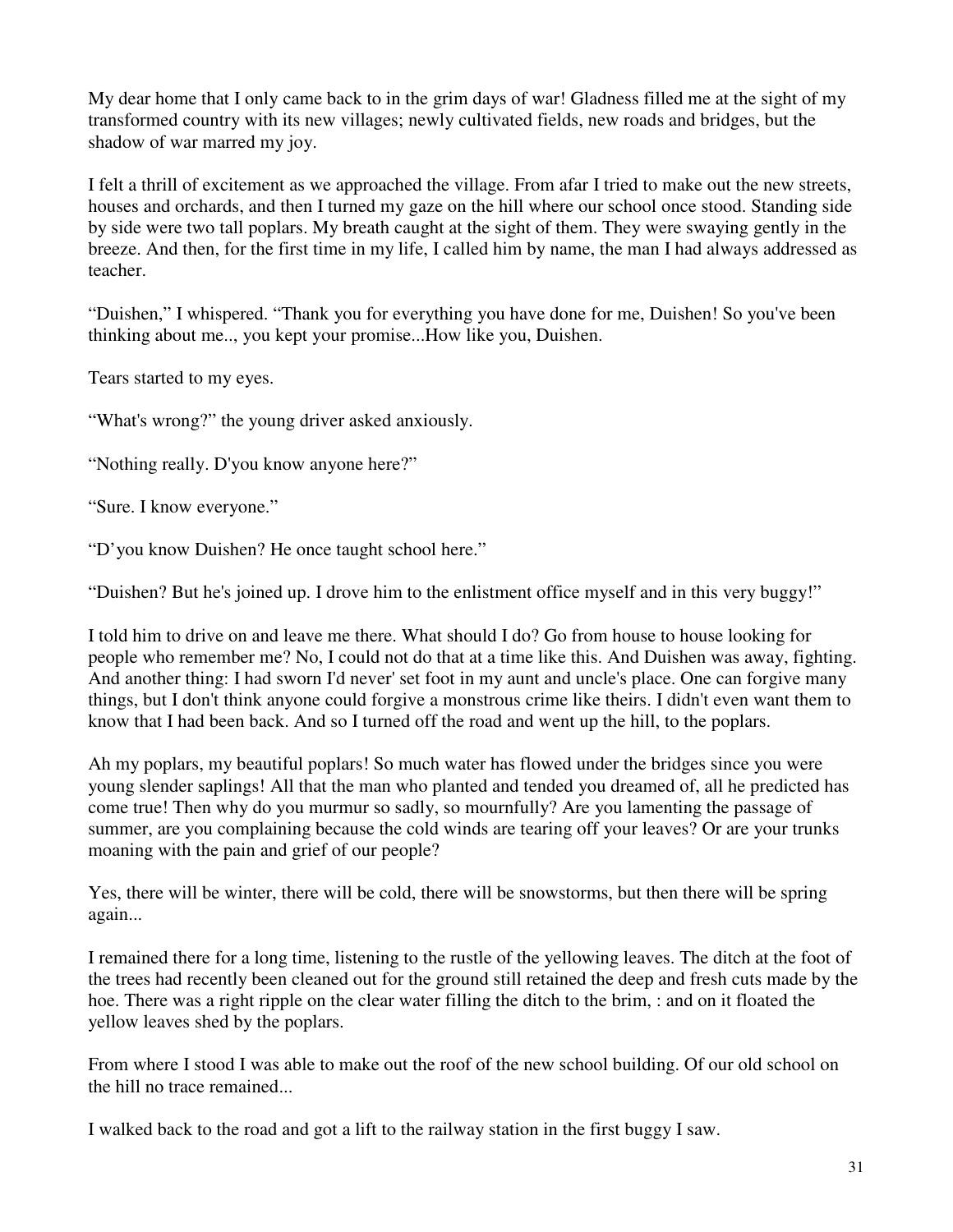There was war and then came victory. Children proudly carried their books to school in their father's map cases, men came back to relieve the women of men's work, and war widows, with no more tears left, reconciled themselves to their loneliness. There were also those who still waited for their loved ones to come back.

And I, too, knew nothing about Duishen. People who came to town from Kurkureu told me he was listed among the missing, the village Soviet had received a notification to this effect, they said.

"Maybe he was killed," they said. "A long time has passed, and still there's no news of him."

So my teacher was not coming back. That memorable day when we said good-bye was to be our last...

I never knew there was so much grief and sorrow stored away in my heart, until I turned up these pages of my past.

In the late autumn of 1946, I was sent on a scientific mission to the university in Tomsk.

It was my first journey across Siberia. In its late autumn guise the country looked grim and forbidding. The age-old forests flashed past in a dark, somber wall. There were clearings dotted with the black roofs of cottages, thin white smoke trailing from the chimneys. The first snow was settling on the cold, desolate fields. Tousled crows were circling over them. The sky was overcast most of the time.

But I never had a dull moment with my train companions. One man, a war invalid on crutches, had a store of funny army stories and jokes to amuse us. His supply of apparently artless and harmless, but profoundly true stories, never seemed to run dry. Everyone on the train loved the man. We were past Novosibirsk when the train stopped for a minute at a flag-station. I stood looking out of the window; laughing at the joke he had just told us. And now we were off, we were passing the switch- mans solitary little cottage when I received a shock that made me recoil from the window and the next instant press my face to the pane. It was Duishen, he was there! He stood outside the hut holding up a small flag. I think I went crazy.

"Stop!" I screamed at the top of my voice, rushing to the end of the car with no idea of what I was going to do until I saw the emergency brake. I pulled it.

The cars bumped into one another, the engine braked abruptly and as abruptly backed. Suitcases came clattering down from the racks, cups and glasses rolled off the tables, women screamed, children howled, and someone yelled: "A man's been run over!"

I was already on the steps. Blindly. I jumped not caring where, and as blindly I ran back to the switchman's hut, to Duishen. Behind me I heard the whistles of the train guards. Passengers had also jumped down and were running after me.

I flew the length of the train. Duishen was running towards me.

"Duishen! Teacher!" I cried.

The man stopped and started at me in dismay. It was Duishen, of course it was, the face and the eyes were his, he was simply a little older and wore a moustache.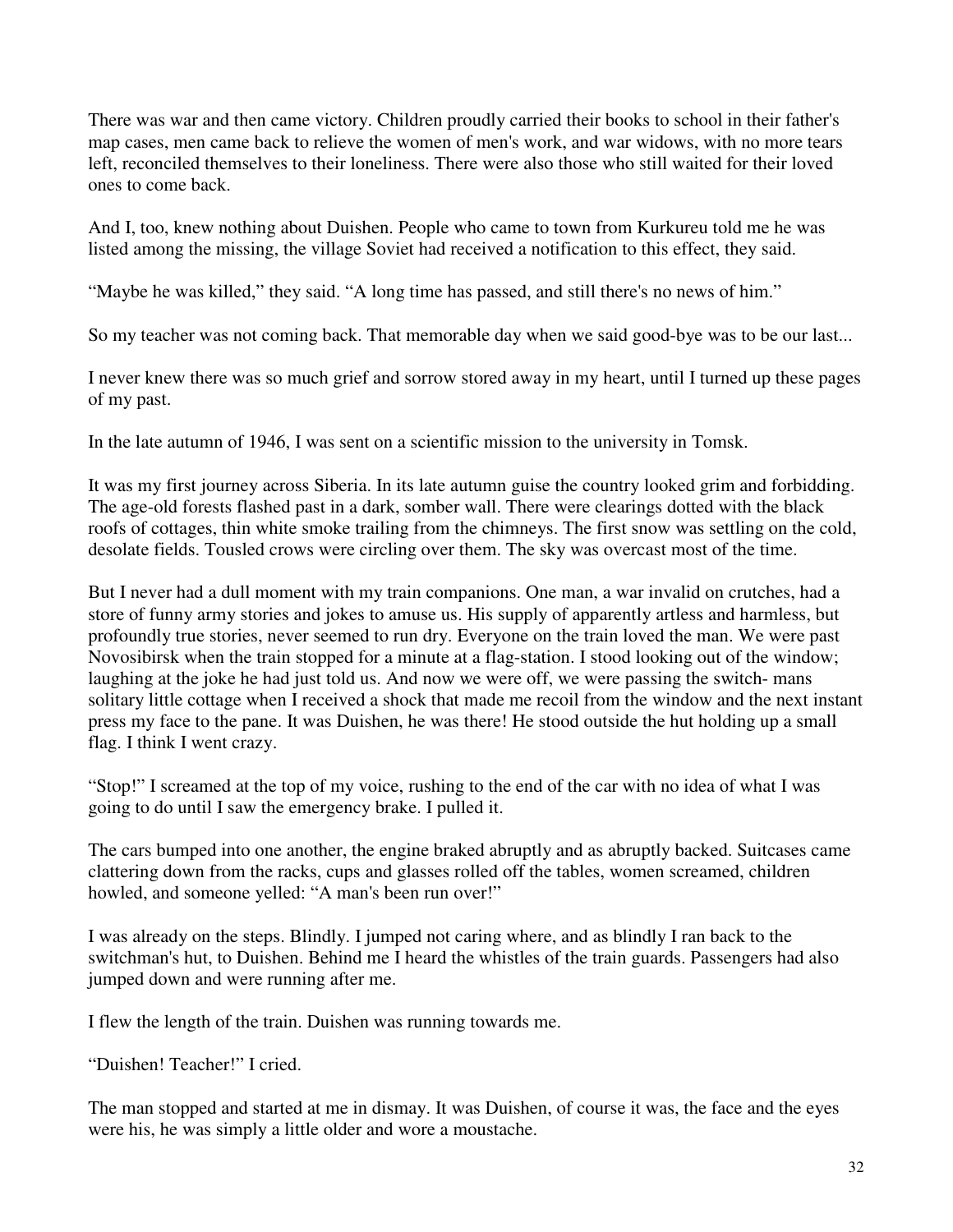"What's the trouble, sister?" he asked me kindly in Kazakh. "You must have mistaken me for someone. I'm the switch-man, my name's Beineu."

"Beinue?"

I clenched my teeth not to scream from disappointment, hurt and shame. What have I done! I covered my face with my hands and dropped my head. Oh, why did not the earth swallow me up! I knew I had to beg the switchman's pardon and the passengers' too for giving them such a fright, but I just stood there in rigid silence. My fellow-passengers were also strangely silent. I expected them to be angry with me, but no one said anything. And in that eerie silence, a woman gave a short sob.

"Poor soul, she must have mistaken him for her husband or her brother!"

The crowd came alive.

"What a thing to happen!" someone said in a deep voice.

"But what didn't happen in the war, what didn't we go through!" a woman's quivering voice replied.

The switchman drew my hands away from my face, and said: "Let us go. I'll take you to your coach it's getting cold."

He took my arm. An officer I did not know supported me on the other side.

"Let us go, comrade. We do understand," he said.

People made way for me, and I was led like a chief mourner at a funeral. We walked slowly on, with the rest following behind us. The train passengers, who were standing about, silently joined the procession. Someone draped a woolen shawl about my shoulders. The man on crutches kept close behind me. Now and then he'd catch up with us and take an anxious look at my face. This great joker, this cheerful, kind and courageous man, walked with bared head for some reason, and I think he was crying. I, too, was crying. And in that slow, measured march past the train, in the whistling and humming of the telegraph wires, I heard the sounds of a funeral march. "No, I'll never see him again"

When we reached my coach, the head conductor stopped me. He was loud-voiced and angry, he shook his finger at me and said something about criminal responsibility and lines. I did not say anything in self-defense. Nothing mattered to me. He thrust a statement at me, and insisted that I sign it there and then, but there was no strength in my fingers to hold the pencil he gave me.

And then my fellow traveler on crutches snatched the paper out of the man's hands, and advancing on him threateningly shouted into his face:

"Leave her alone! I'll sign it, it's I who pulled the emergency brake, and I'll take the responsibility!"

The train hurried to make up for lost time across Siberia, through old Russian lands. Someone was playing a guitar, and in the night it had a melancholy ring. This plaintive song of Russian widows I carried away in my heart--a reminder of my tragic encounter with the aftermath of the war.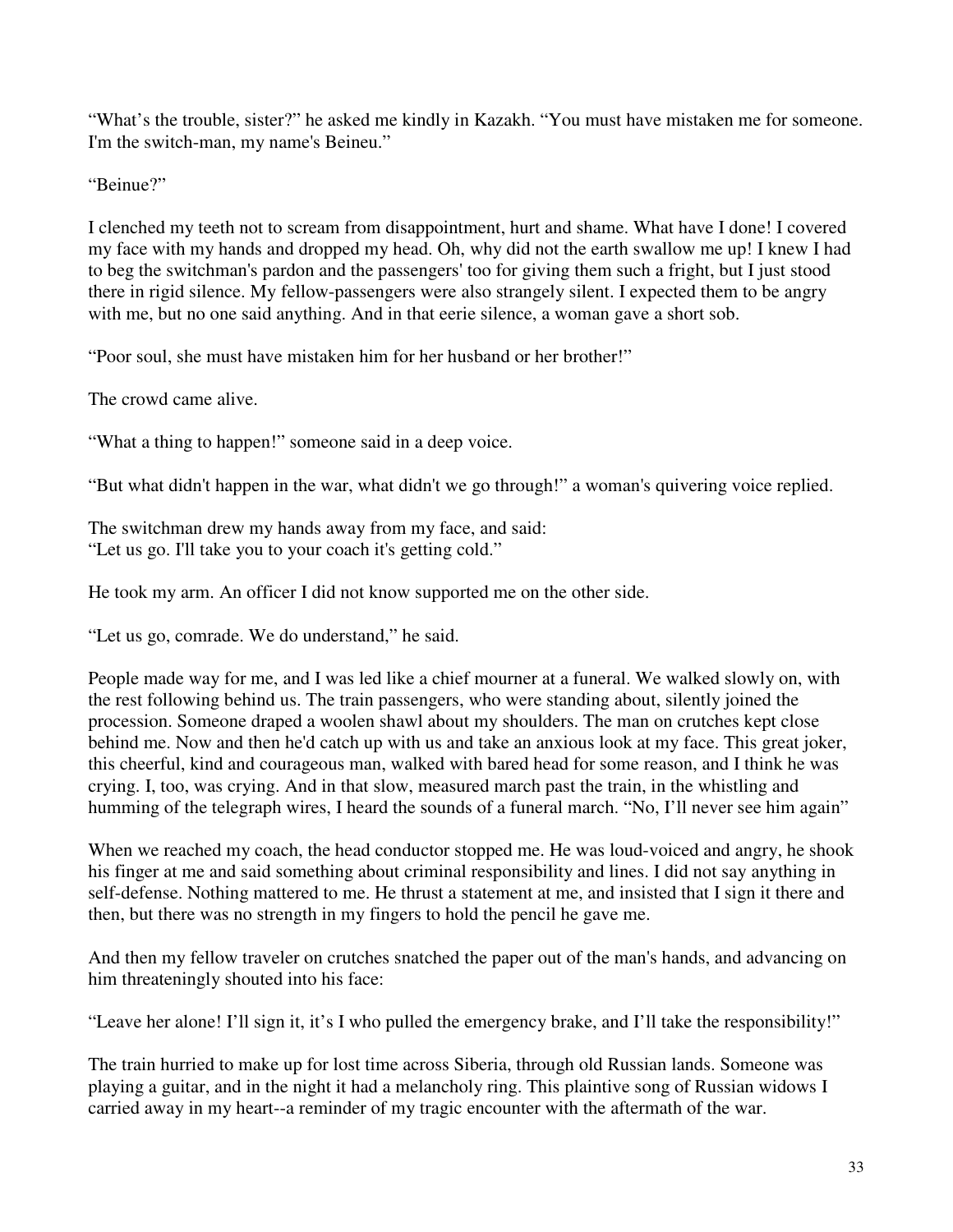Years went by. The past receded and the future with its big and small cares called insistently. I married late in life. My husband is a good man. We have children, we are a happy family. I am now a doctor of philosophy. I have to do a lot of traveling. I've been to many countries… But I never went back to Kurkureu again. I had my reasons, of course, many reasons, but I'm not making excuses for myself. Severing all ties with my home is bad, it's unforgivable. But there it is. I did not forget the past, no, I couldn't have forgotten it, I sort of drifted away from it.

The thought of those small springs in the mountains comes to mind. A new road is made, the path leading to the spring is forgotten, wayfarers go there for a drink of water more and more rarely, and gradually it becomes overgrown with mint and brambles. And soon you wouldn't notice there was a spring there at all. Only once in a long while, on a very hot day, someone will remember its there, turn off the main road and go looking for it to quench his thirst. He'll come to that neglected spring, push the branches aside and catch his breath, astonished at the amazing clearness of the deep, calm water, so long undisturbed. And in it he will see himself, the sun, the sky, and the mountains, and he will say to himself that it's a sin not to know such a lovely spot, and that he must tell his friends about it. But he'll forget until next time.

This happens in life too, sometimes. But perhaps that's the way it should be.

My recent visit to Kurkureu has reminded me of such a spring.

It puzzled you, of course, why I left so suddenly. Couldn't I have told people all this when I was there, you'll ask me. No I couldn't. I was so upset, so ashamed of myself, that's why I decided to leave at once. I knew I could not face Duishen, I could not look him straight in the eyes. I had to pull myself together, think everything over calmly, reflect on what I'd like to say not to our villagers alone, but to many other people besides.

I felt embarrassed and ashamed for another reason too: it's not I that all that attention should have been lavished on, it's not I who should have had the place of honor at the school opening ceremony. That should have been the privilege of our first teacher, the first Communist in our village, Duishen. Of all the people there he had the greatest right to it. But everything was just the other way about. We were smugly enjoying the banquet, while he, the man of pure gold, had been riding hard to deliver the telegrams of congratulations to us, and after that he hurried off to deliver the rest of the mail.

I've seen such things happen before, this case was not unique. And that is why I am asking of myself: when did we forget how to respect an ordinary man the way Lenin respected him? I'm glad at least that we now speak about such things frankly without hypocrisy. It's very good that in this, at least, we have come so much closer to Lenin.

The young people in Kurkureu don't understand what a wonderful teacher Duishen was. Many of the older people are no longer living. Many of Duishen's pupils were killed in the war. And so it was my duty to tell the young generation about the teacher Duishen. Anyone in my place would have been honor bound to do it. But I never went back to Kurkureu, I had no news of Duishen, and with time his image became for me a precious relic kept in the silence of a museum.

I mean to go back to see my teacher, to stand answer before him. I shall beg him to forgive me.